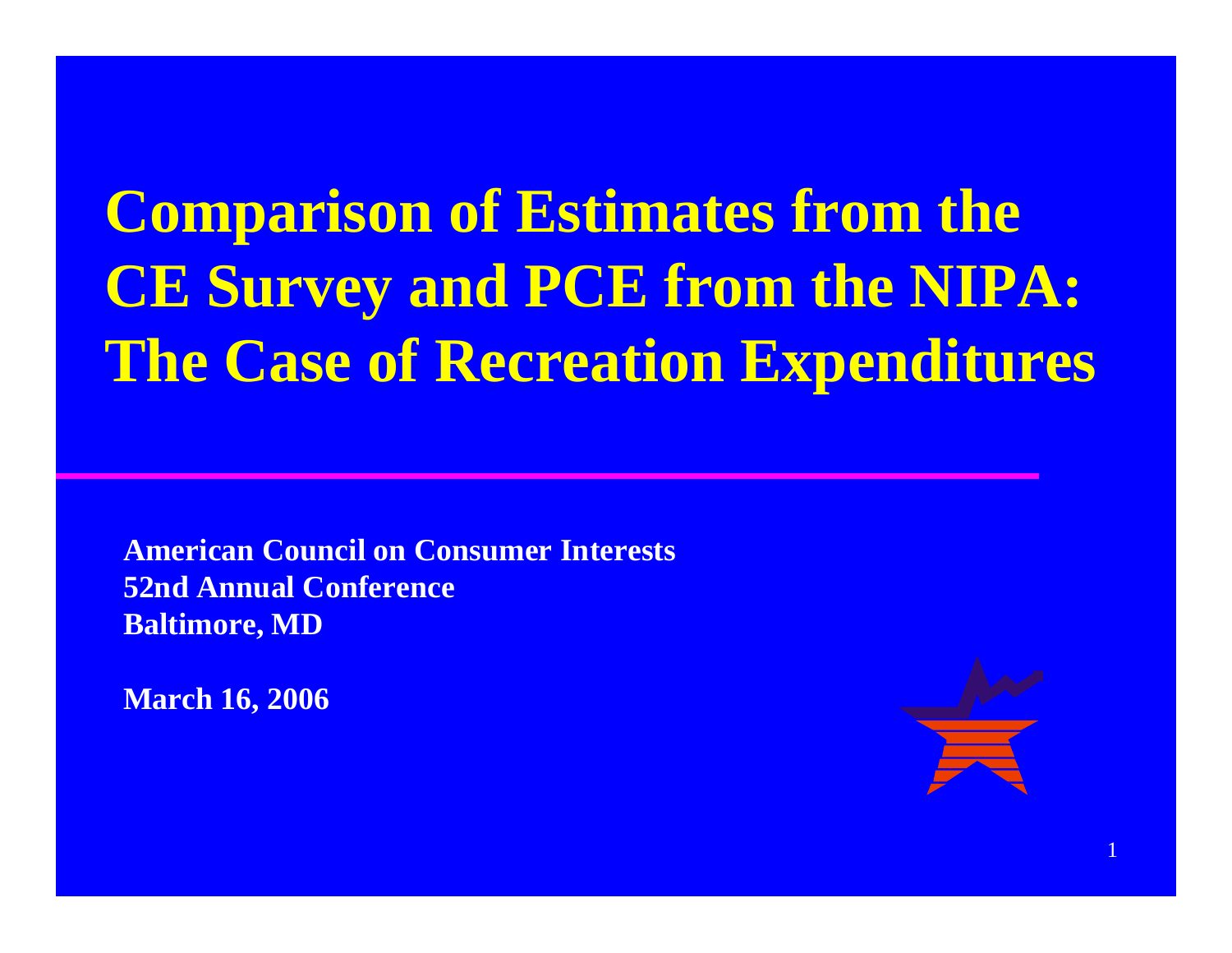## **Outline**

Overview of CE-PCE Comparisons **◆ Summary of CE-PCE Recreation** Estimates **• Derivation of CE & PCE Estimates** Evaluation of CE & PCE Estimates  $\bullet$  Methodology & Questionnaire Design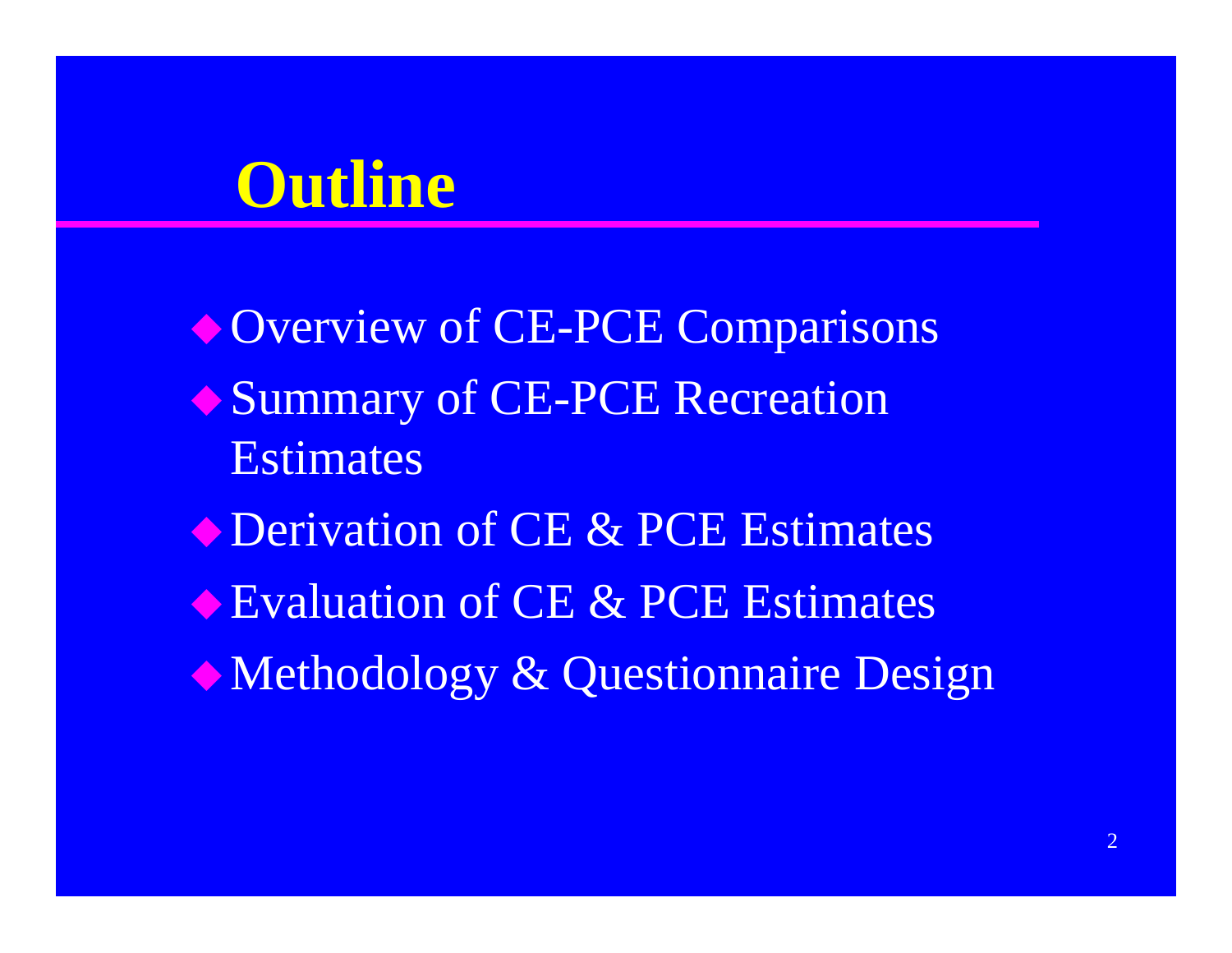## Since the Start of the Ongoing CE...

"What was expected from these comparisons was a sense of degree and direction of possible survey errors, rather than an exact measure of bias, because the specific estimates from other sources are not necessarily the 'true' values"

(Gieseman 1987, p. 9)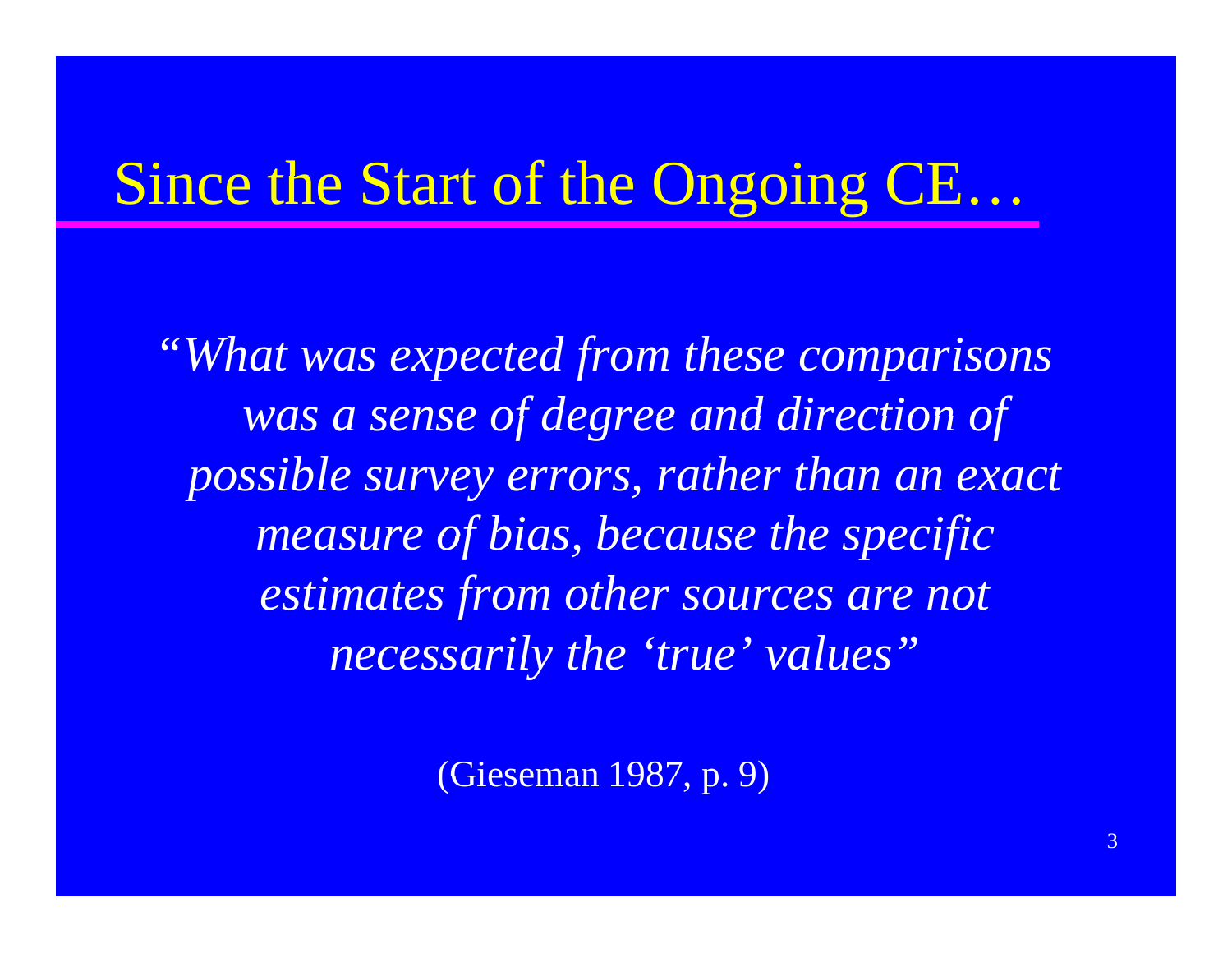## PCE: Primary Source of Independent Data for Comparison Over Time

- Used for source selection for integrated published data (Diary or Interview)
- **Publish comparisons in biennial** publications
- $\bullet$  Monitor consistency of results
- **Example 1 Figure 1 Across School** and The CE data collection and methods might be improved by understanding the differences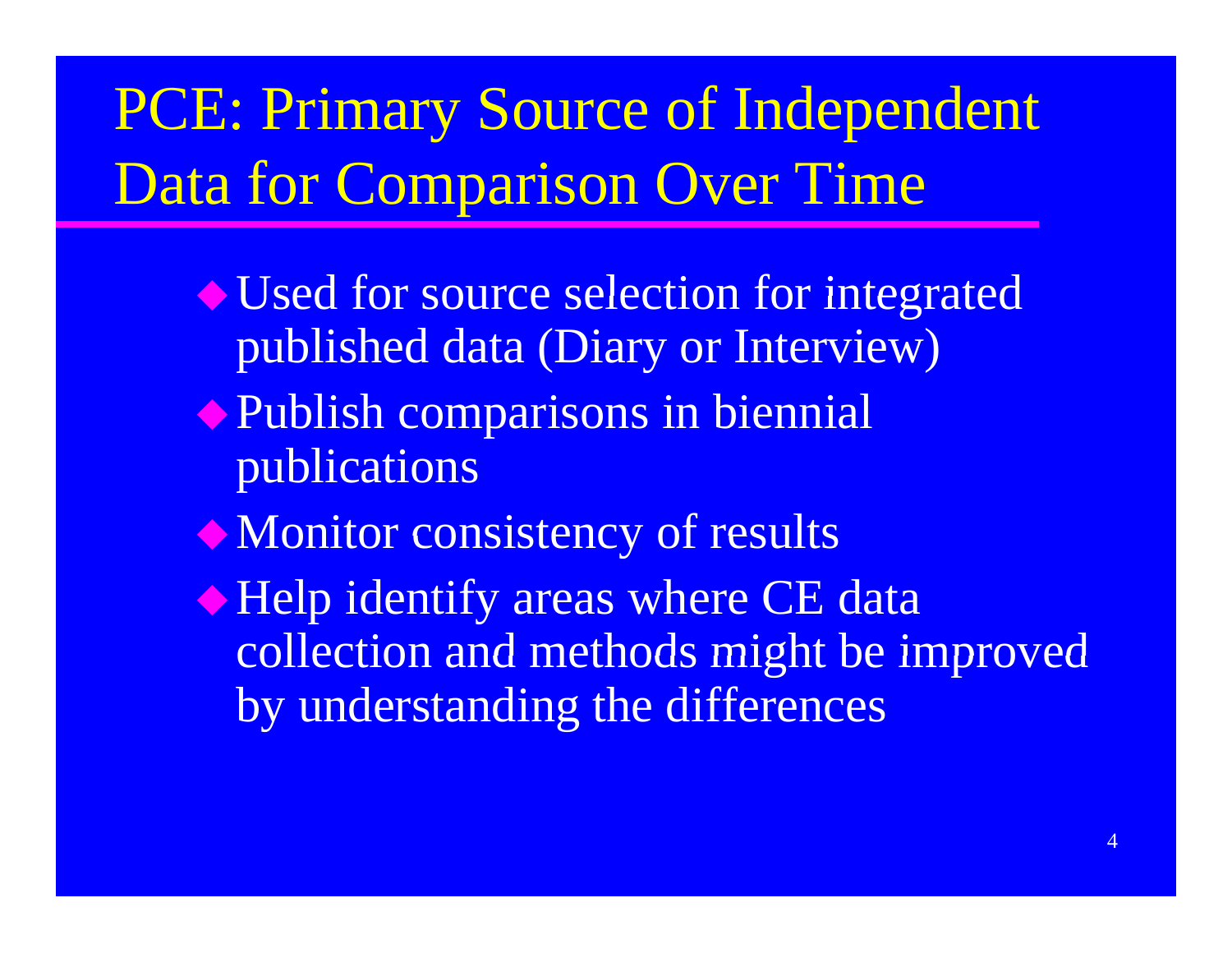#### CE to PCE Aggregate Expenditures ures

|                                                                   | 1992 (billions) | 1997 (billions) | 2002 (billions) |
|-------------------------------------------------------------------|-----------------|-----------------|-----------------|
| <b>Total CE</b>                                                   | \$2,856         | \$3,590         | \$4,457         |
| <b>Total PCE</b>                                                  | \$4,235         | \$5,545         | \$7,376         |
| % Total                                                           | 67%             | 65%             | 60%             |
| <b>Total CE Comparable</b>                                        | \$2,085         | \$2,564         | \$3,126         |
| Total PCE Comparable                                              | \$2,422         | \$3,028         | \$3,842         |
| % Comparable                                                      | 86%             | 85%             | 81%             |
| $\overline{CE}$ Comparable as $\frac{6}{6}$ of<br><b>CE</b> Total | 73%             | 71%             | 70%             |
| PCE Comparable as % of<br><b>PCE</b> Total                        | 57%             | 55%             | 52%             |

Revised, 1997 Benchmark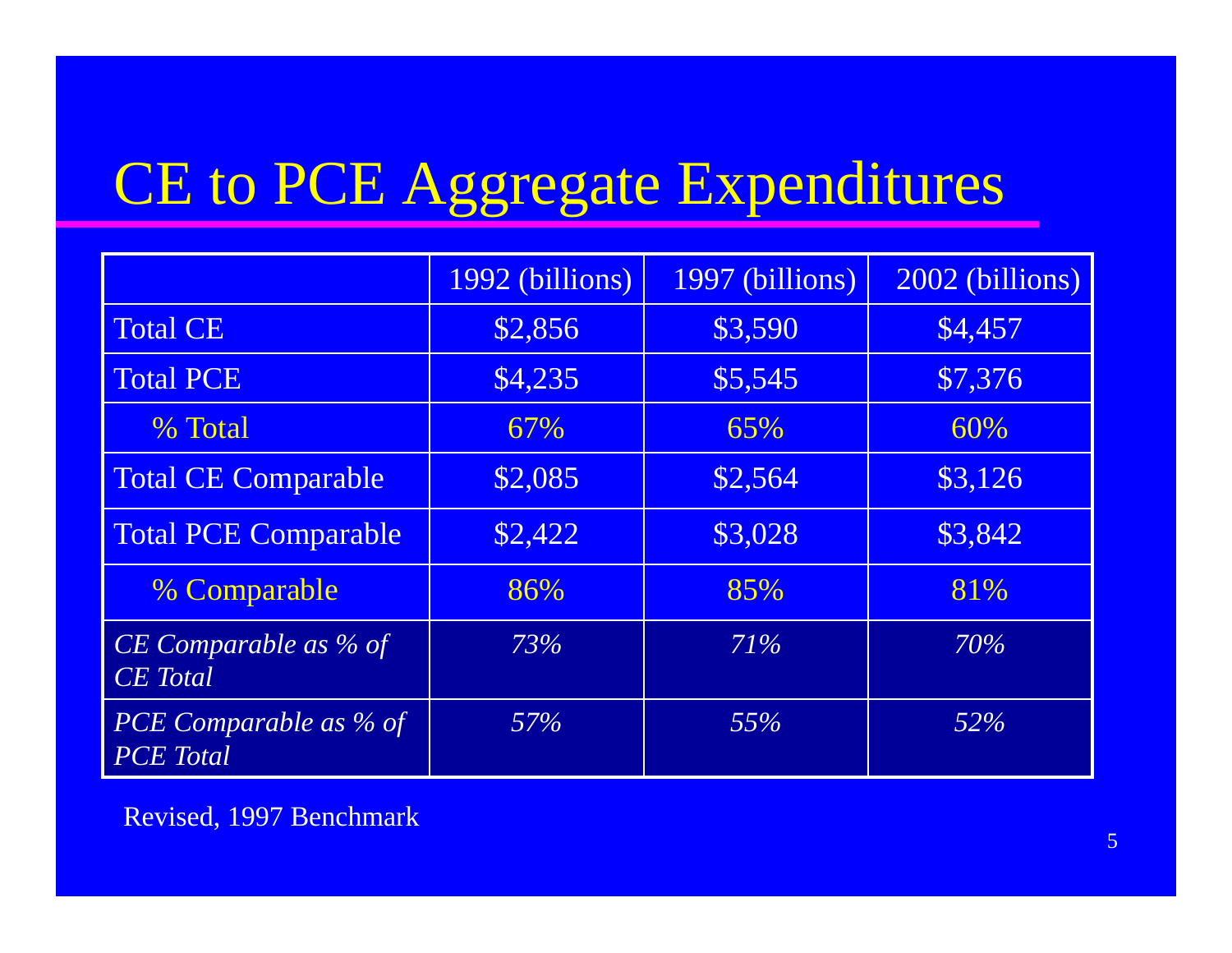## Issues to Consider: CE vs. PCE

- ◆ Populations differ — CE pop. 3.3% than PCE in 1997
- $\langle \rangle$ Expenditures: concept / scope, definition
- **◆ Collection / Sources of data**
- **◆ Sources of error** 
	- CE
		- » Measurement errors associated with surveys
		- $\rightarrow$  Processing imputation / allocation
	- PCE
		- » Expert judgment
		- » Interpolation / extrapolation
		- » Measurement errors associated with surveys (non-benchmark)

**• PCE revisions**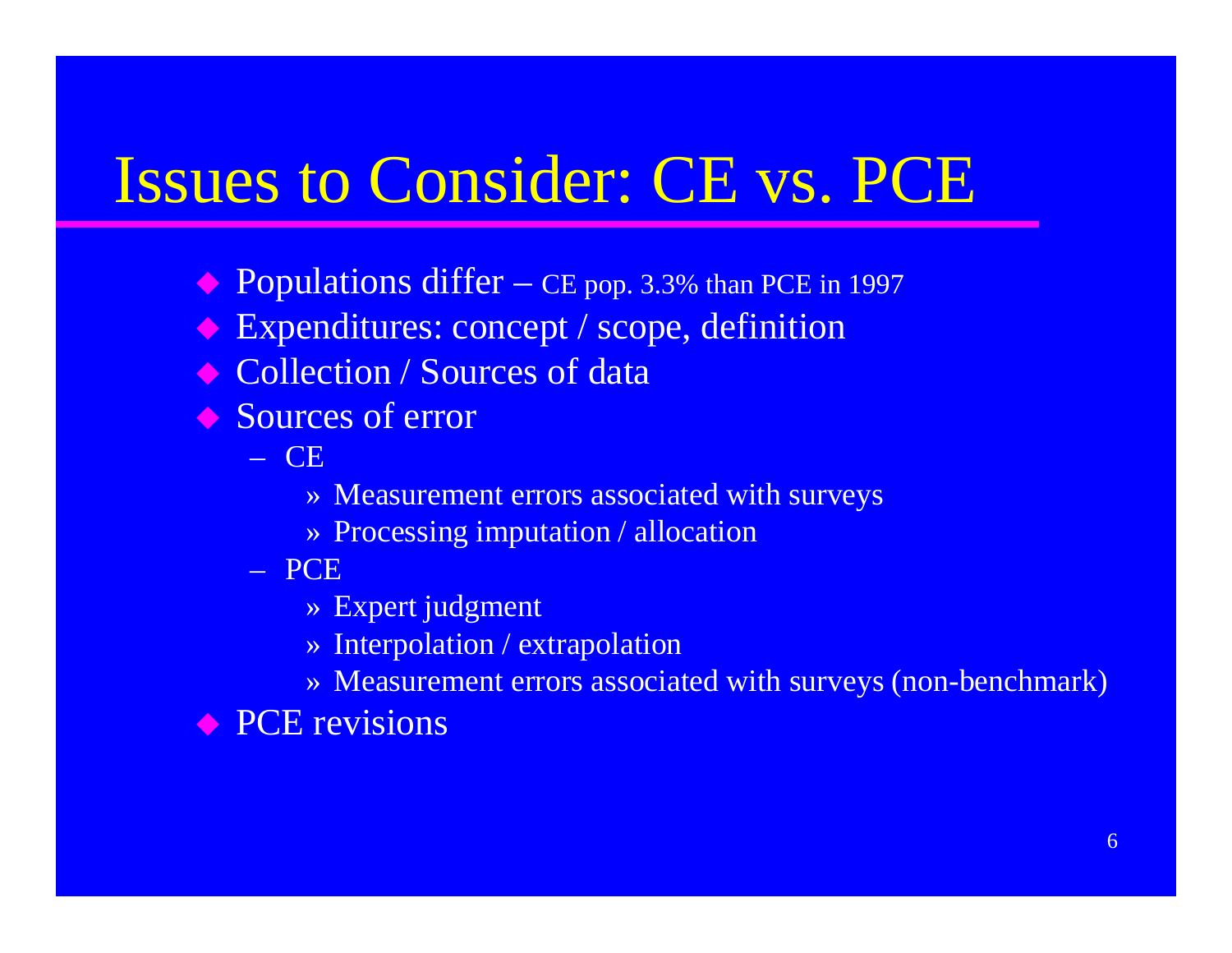# Analytical Example

## **1997 Expenditures for Recreation** in the CE and PCE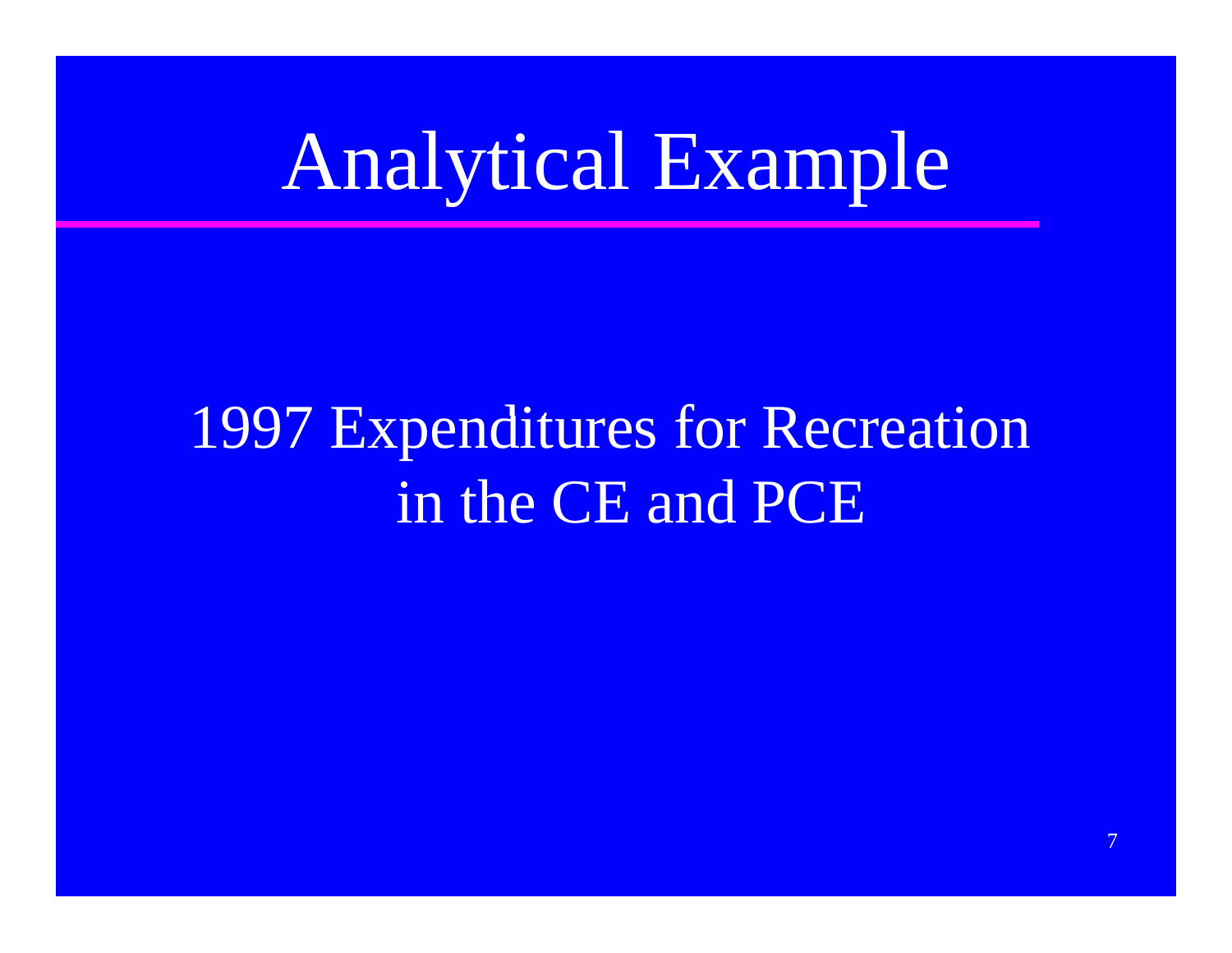### Rationale for Year and Expenditure Category

#### ◆ Why 1997?

- Data represent latest benchmark year at time of study
- Benchmark data are available at finer level of item detail

#### ◆ Why recreation?

- CE expenditures for services, in general, are only 3/5 of PCE services
- The difference between aggregate CE and PCE recreation estimates is relatively large
- $\sim$  As opposed to other service categories exhibiting large differences, there are no a priori explanations for the results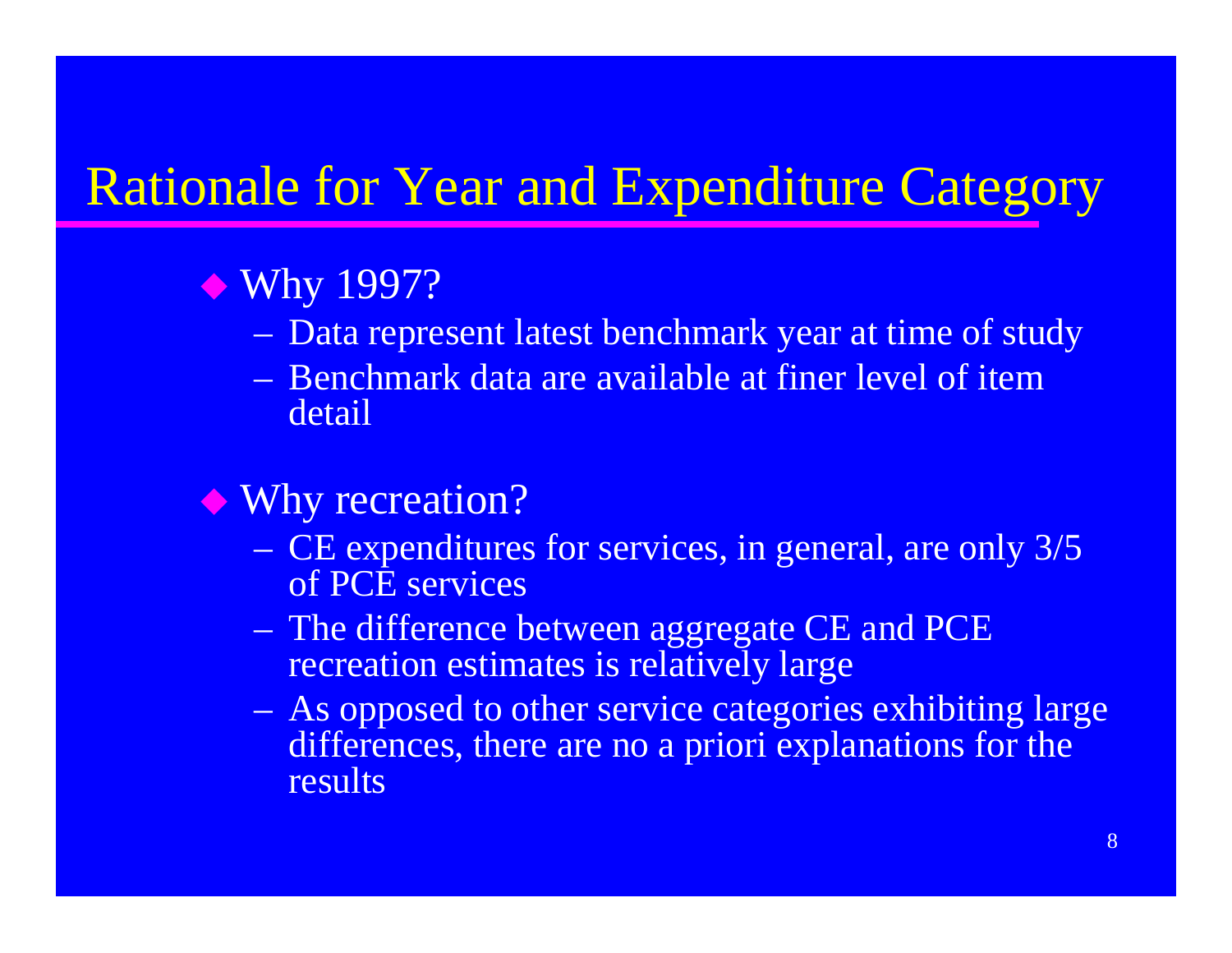### Expenditures for recreation, total and by major item category, 1997 CE and PCE - *(millions of dollars)*

|                                          |           |            | % Ratio       |
|------------------------------------------|-----------|------------|---------------|
| <b>Item category</b>                     | CE        | <b>PCE</b> | <b>CE/PCE</b> |
| <b>Total recreation</b>                  | \$107,583 | \$215,067  | 50.0%         |
| Motion picture & legitimate theaters,    |           |            |               |
| opera, and entertainments of non-        |           |            |               |
| profit institutions (excl. athletic)     | 13,582    | 15,781     | 86.1%         |
| <b>Spectator sports</b>                  | 5,013     | 10,108     | 49.6%         |
| Radio & TV repair                        | 775       | 2,850      | 27.2%         |
| Clubs & fraternal organizations          | 7,931     | 16,285     | 48.7%         |
| <b>Commercial participant amusements</b> | 10,896    | 59,423     | 18.3%         |
| Parimutuel net receipts & lotteries      | 5,616     | 18,265     | 30.7%         |
| Pets, vets, & other pet services         | 11,688    | 12,837     | 91.0%         |
| <b>Cable TV</b>                          | 27,697    | 30,131     | 91.9%         |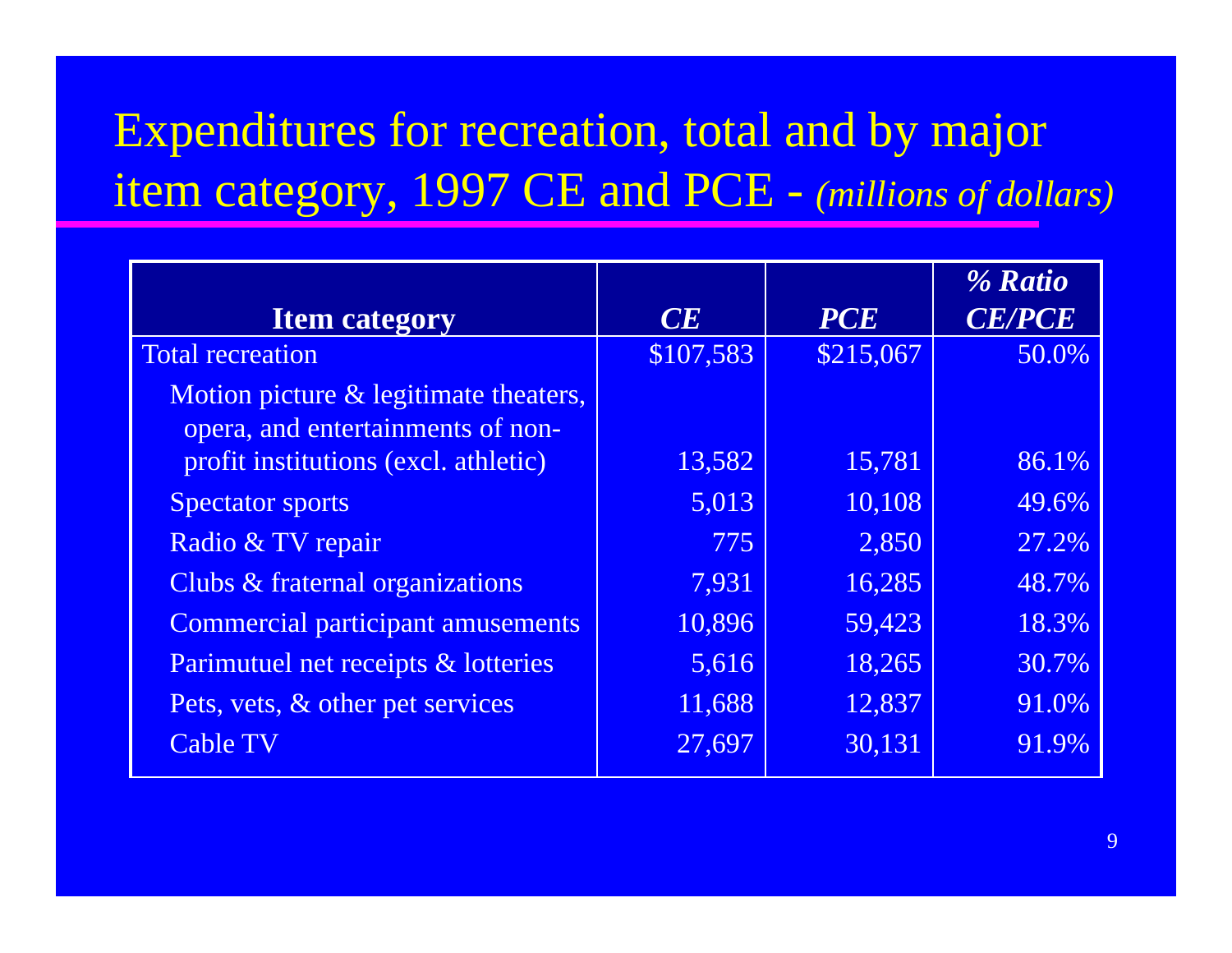### Expenditures for recreation, total and by major item category, 1997 CE and PCE (cont.)

|                                  |        |            | % Ratio       |
|----------------------------------|--------|------------|---------------|
| <b>Item category</b>             | CE     | <b>PCE</b> | <b>CE/PCE</b> |
| Film developing & photo studios  | 5,570  | 12,602     | 44.2%         |
| Sporting & recreational camps    | 2,254  | 1,414      | 159.4%        |
| Video cassette rental            | 4,255  | 8,193      | 51.9%         |
| Internet service providers       | 2,181  | 3,575      | 61.0%         |
| Commercial amusements, not else- |        |            |               |
| where classified                 | 10,125 | 23,311     |               |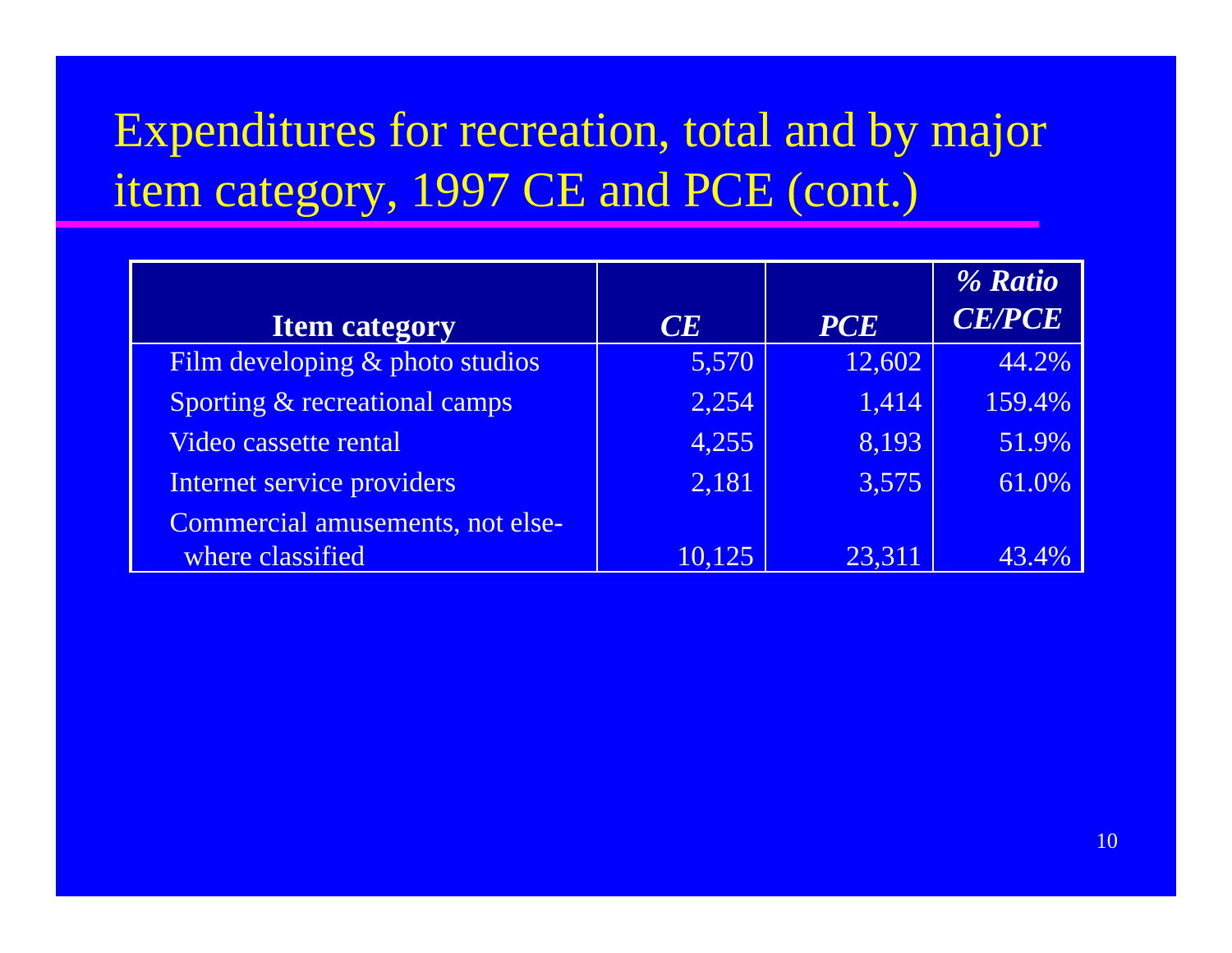## Derivation of CE Estimates

- Interview survey is the source for about 86 percent of aggregate recreation expenditures, while the Diary survey accounts for the remaining 14 percent
- $\bullet$  Individual expenditure reports originate in three ways.
	- Directly reported by respondent
	- Allocation of expenditures where respondent reports expenditure for a combination of items
	- Imputation of expenditures where respondent acknowledges purchase, but does not provide value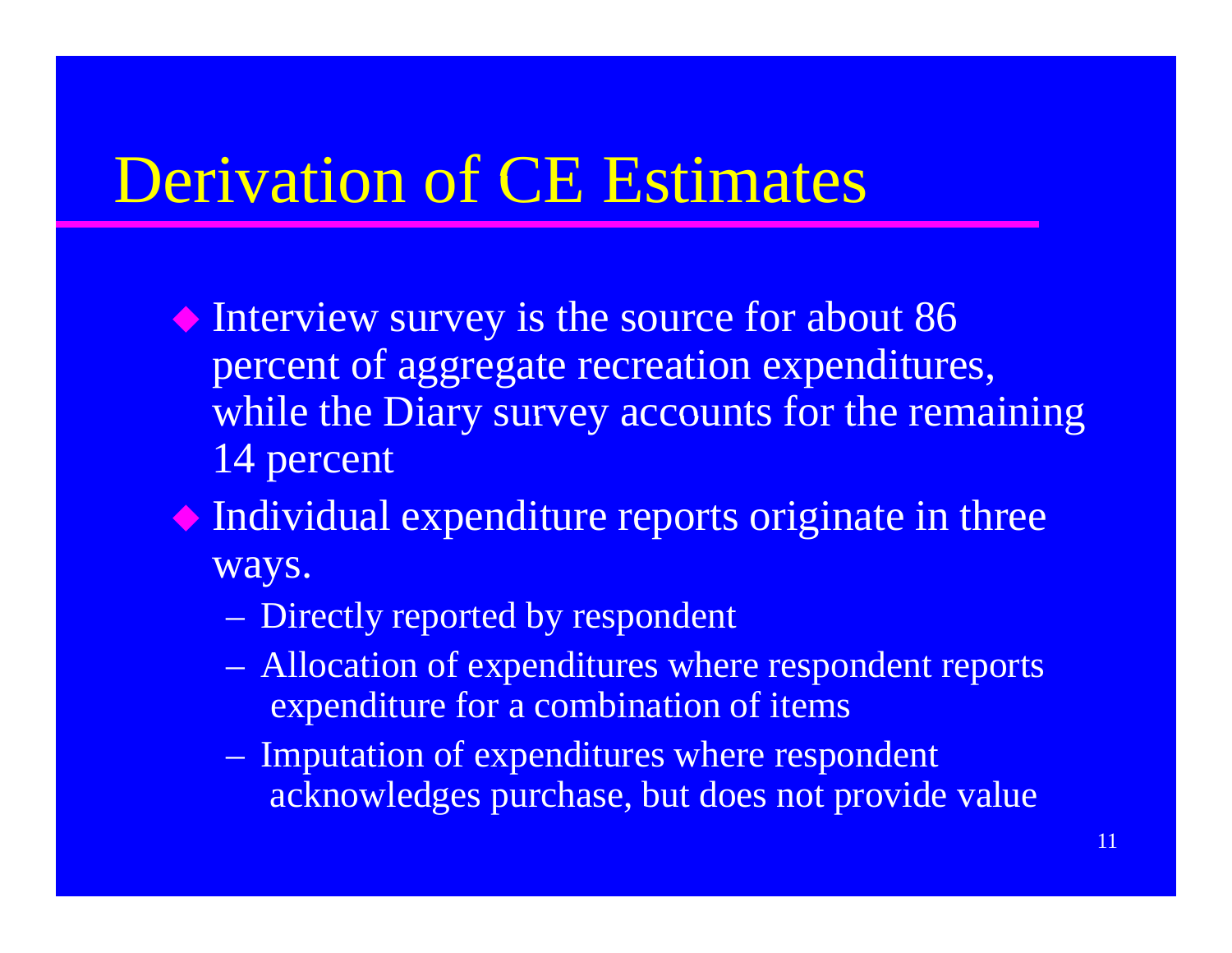## Derivation of PCE Estimates

 Process uses data created for preparation of inputoutput accounts for U. S.

 The benchmark purchasers' value of goods and services is calculated to determine allocable output.

 Total purchasers' value is allocated among intermediate and end users.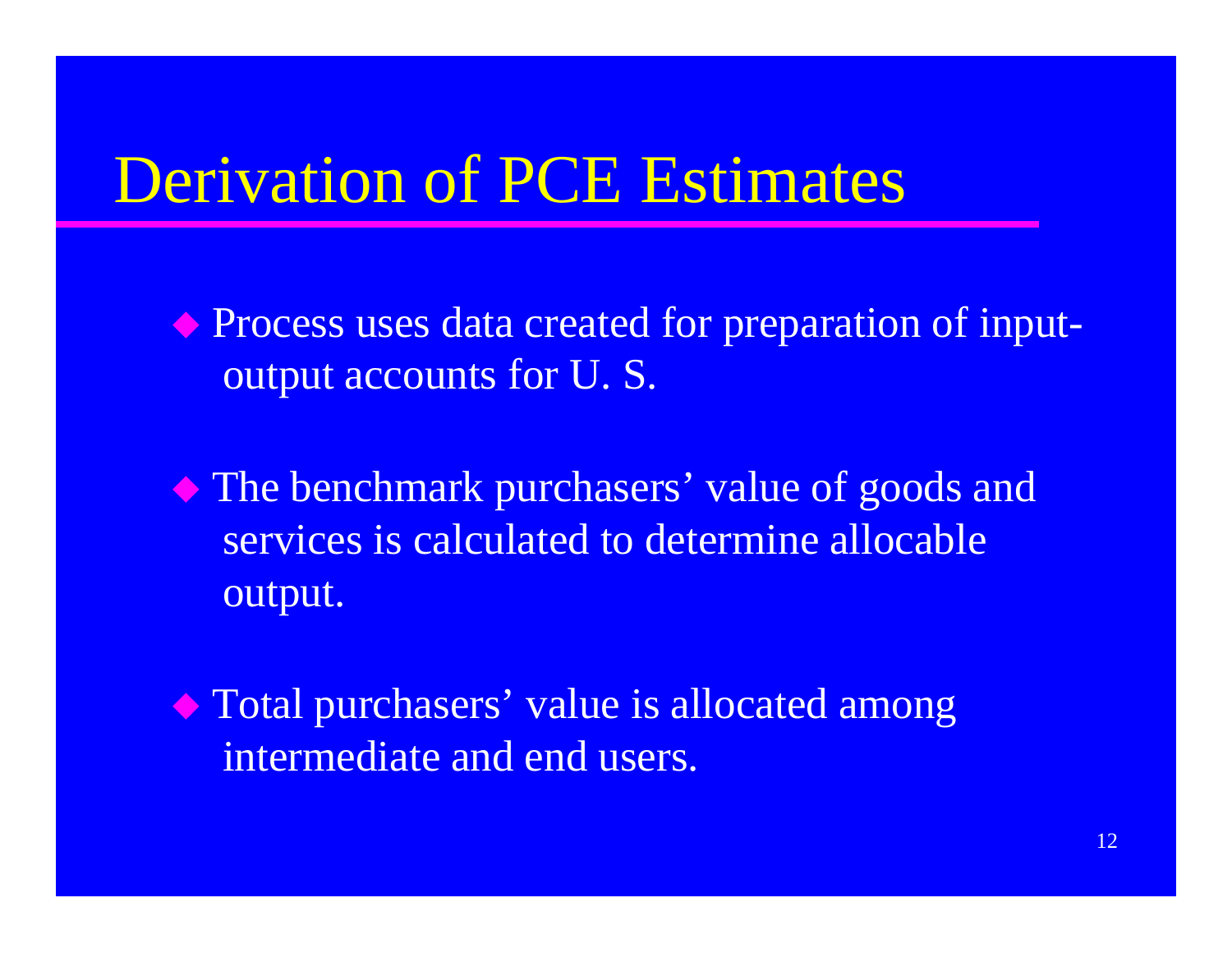### Amount of value added to total recreation estimate by factor, 1997 PCE

|                            | <b>Value added</b>             |           |  |  |
|----------------------------|--------------------------------|-----------|--|--|
| <b>Factor</b>              | ( <i>millions of dollars</i> ) |           |  |  |
| <b>Total</b>               | \$215,067                      |           |  |  |
| <b>Basic value</b>         |                                | \$208,064 |  |  |
| <b>Wholesale margin</b>    |                                | 30        |  |  |
| <b>Transportation cost</b> |                                | 76        |  |  |
| Wholesale taxes            |                                | 6,153     |  |  |
| Retail margin              |                                | 677       |  |  |
| <b>Retail taxes</b>        |                                |           |  |  |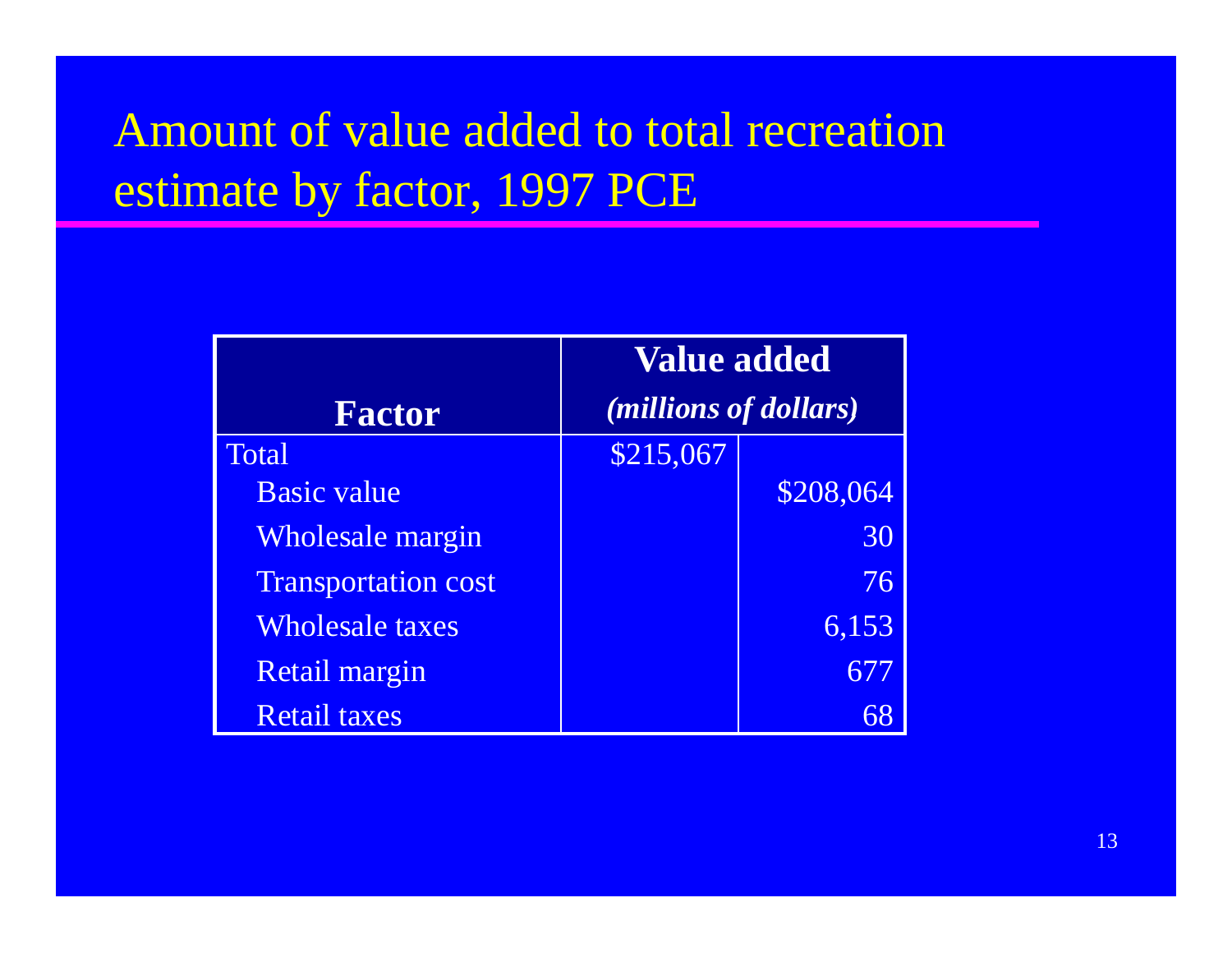### Aggregation and allocation of receipts for recreation, 1997 I/O Accounts (*millions of dollars*)

| <b>Aggregation of receipts</b>   |           |           | <b>Basic</b><br>value | Whole.<br>margin | <b>Trans</b><br>.cost | Comm $\&$<br>whole.<br>taxes | Retail<br>margin | Retail<br>taxes | Purchasers'<br>value |
|----------------------------------|-----------|-----------|-----------------------|------------------|-----------------------|------------------------------|------------------|-----------------|----------------------|
| <b>Payroll establishments</b>    | \$310,593 |           |                       |                  |                       |                              |                  |                 |                      |
| Nonemployer establishments       | 19,922    |           |                       |                  |                       |                              |                  |                 |                      |
| Tax-exempt establishments        | 82        | \$330,597 |                       |                  |                       |                              |                  |                 |                      |
| Adjustments:                     |           |           |                       |                  |                       |                              |                  |                 |                      |
| <b>Secondary production</b>      | 14,783    |           |                       |                  |                       |                              |                  |                 |                      |
| Nonemployer misreporting         | 1,664     |           |                       |                  |                       |                              |                  |                 |                      |
| Filer misreporting               | 1,505     |           |                       |                  |                       |                              |                  |                 |                      |
| Nonfiler misreporting            | 3,337     |           |                       |                  |                       |                              |                  |                 |                      |
| Capital consumption allow.       | 507       | 21,796    |                       |                  |                       |                              |                  |                 |                      |
| <b>Allocable receipts</b>        |           |           | \$352,393             | \$112            | \$294                 | \$7,565                      | \$752            | \$74            | \$361,190            |
| <b>Imports</b>                   |           | 2,332     |                       |                  |                       |                              |                  |                 |                      |
| Adjustments:                     |           |           |                       |                  |                       |                              |                  |                 |                      |
| Census re-exports                |           | $-41$     |                       |                  |                       |                              |                  |                 |                      |
| NIPA territorial adj. to imports |           |           |                       |                  |                       |                              |                  |                 |                      |
| <b>Allocable import receipts</b> |           |           | 2,292                 |                  |                       |                              |                  |                 | 2,292                |
| <b>Total allocable receipts</b>  |           |           | 354,685               | 112              | 294                   | 7,565                        | 752              | 74              | 363,482              |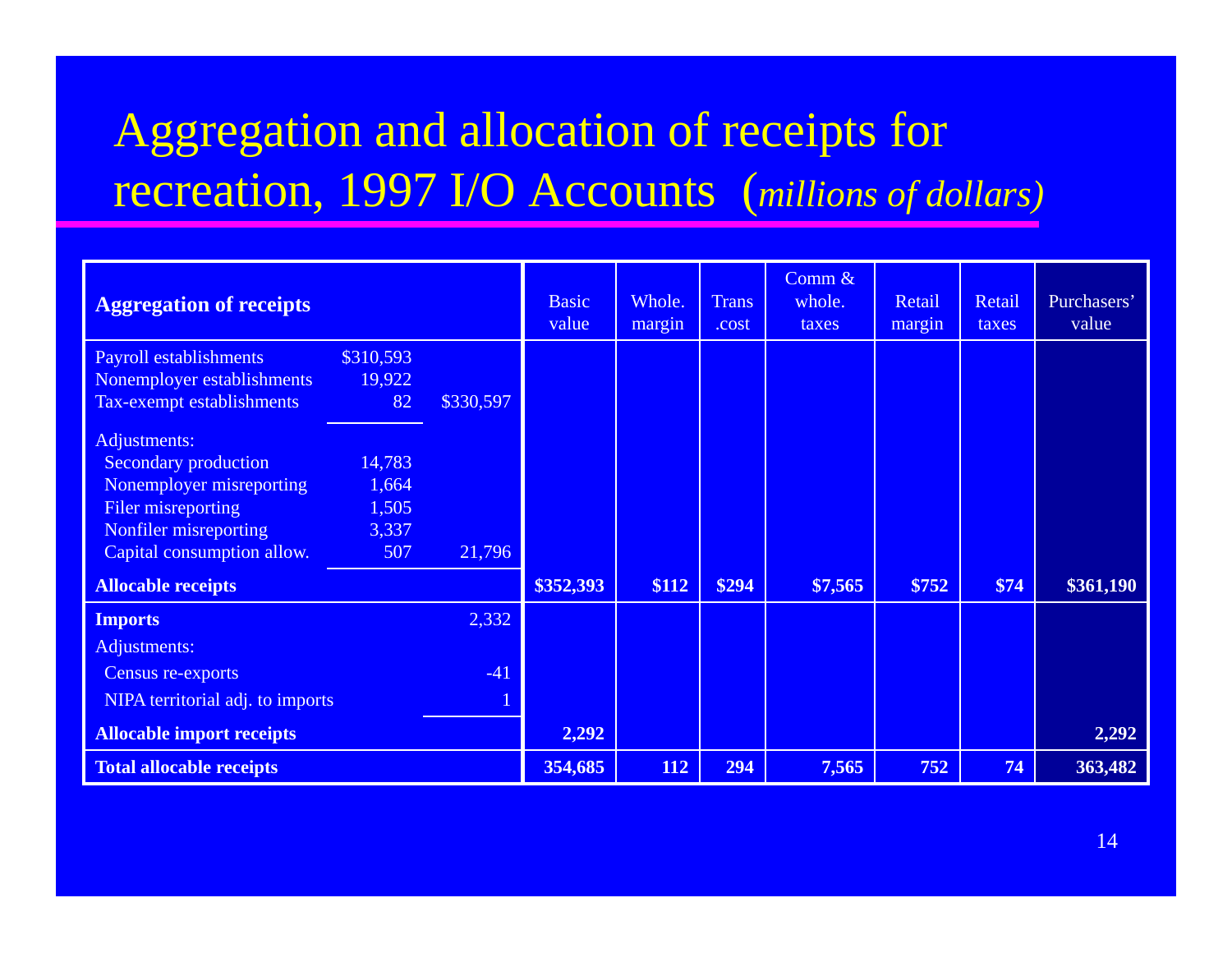### Aggregation and allocation of receipts for recreation, 1997 I/O A Accounts – cont. (*millions of dollars)*

|                                         | <b>Basic</b><br>value | Whole.         | Trans.         | Comm $\&$<br>whole. taxes | Retail | Retail         | Purchasers'<br>value |
|-----------------------------------------|-----------------------|----------------|----------------|---------------------------|--------|----------------|----------------------|
| <b>Allocation of Production</b>         |                       | margin         | cost           |                           | margin | taxes          |                      |
| Exports of goods                        | 1,400                 | 30             | 78             | $\overline{0}$            |        |                | 1,508                |
| Intermediate production                 | 19,186                | 46             | 119            | 74                        | 6      | $\overline{0}$ | 19,431               |
| Travel & conference services            | 7,124                 | $\overline{0}$ | $\overline{0}$ | 9                         |        |                | 7,133                |
| Real estate services                    | 6,505                 | $\overline{0}$ | $\overline{0}$ | 38                        |        |                | 6,544                |
| Legal, accounting, & insurance services | 5.                    | $\overline{0}$ | $\overline{0}$ | $\overline{0}$            |        |                | 6                    |
| Communication & utility services        | 4,054                 | $\overline{0}$ | $\overline{0}$ | 59                        |        |                | 4,113                |
| Rental & leasing of equipment           | 11,748                | $\overline{0}$ | $\overline{0}$ | 261                       |        |                | 12,009               |
| Repairs & maintenance costs             | 9,870                 | $\overline{0}$ | $\overline{0}$ | 53                        |        |                | 9,924                |
| Government purchases $&$ sales –        |                       |                |                |                           |        |                |                      |
| Federal, state, local, foreign          | $-1,828$              | $\overline{0}$ | $\overline{0}$ | $-284$                    |        |                | $-2,112$             |
| Net purchases & sales of foreigners     | 2,099                 | $\overline{0}$ | $\overline{0}$ | $\overline{0}$            |        |                | 2,099                |
| Change in inventories                   | 44                    | $\mathbf{1}$   | $\overline{1}$ | $\overline{0}$            |        |                | 45                   |
| Unspecified costs                       | 41,497                | $\overline{5}$ | 13             | 565                       |        |                | 42,080               |
| <b>Unallocated output</b>               | 5,783                 | $\overline{0}$ | $\overline{0}$ | 259                       |        |                | 6,042                |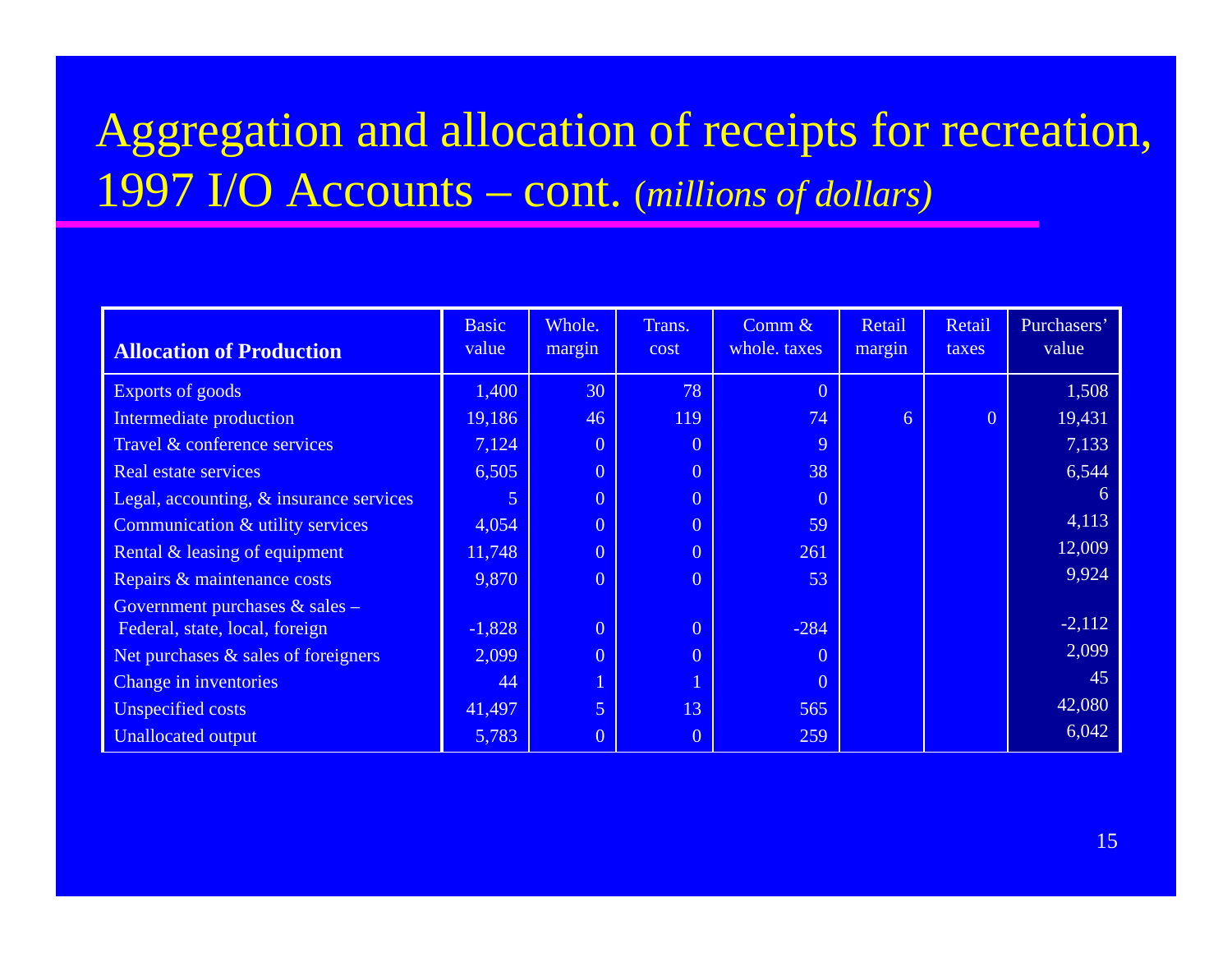### Aggregation and allocation of receipts for recreation, 1997 I/O Accounts – cont. (*millions of dollars)*

| <b>Allocation of Production</b>               | <b>Basic</b><br>value | Whole.<br>margin | Trans.<br>cost | Comm $\&$<br>whole. taxes | Retail<br>margin | Retail<br>taxes | Purchasers'<br>value |
|-----------------------------------------------|-----------------------|------------------|----------------|---------------------------|------------------|-----------------|----------------------|
| <b>PCE Sporting Equipment</b>                 | 602                   | $\theta$         | $\overline{0}$ | $\overline{5}$            | $\overline{0}$   | $\overline{0}$  | 607                  |
| PCE Sports Supplies, Incl. Ammo               | 48                    | $\mathbf{1}$     | 3              | $\overline{0}$            | 41               | $\overline{4}$  | 97                   |
| PCE Fish & Seafood                            | 78                    | $\overline{0}$   | 5              | $\overline{0}$            | 28               | $\overline{2}$  | 113                  |
| <b>PCE Food in Purchased Meals</b>            | 452                   | $\overline{0}$   | $\overline{0}$ | 33                        | $\overline{0}$   | $\overline{0}$  | 486                  |
| <b>PCE Alcohol in Purchased Meals</b>         | 98                    | $\overline{0}$   | $\overline{0}$ | $\overline{0}$            | $\overline{0}$   | $\theta$        | 98                   |
| <b>PCE Other Meats</b>                        | 129                   | $\overline{0}$   | $\overline{0}$ | $\overline{0}$            | $\overline{0}$   | $\overline{0}$  | 129                  |
| PCE Toys, Dolls, & Games                      | 16                    | $\overline{0}$   | $\overline{0}$ | $\overline{0}$            | $\overline{0}$   | $\overline{0}$  | 16                   |
| <b>PCE Electrical Repair</b>                  | 1,708                 | $\overline{0}$   | $\overline{0}$ | 22                        | $\overline{0}$   | $\overline{0}$  | 1,730                |
| PCE Laundry & Garment Repair                  | 230                   | $\overline{0}$   | $\overline{0}$ | 12                        | $\overline{0}$   | $\theta$        | 242                  |
| <b>PCE Beauty Shops &amp; Health Clubs</b>    | 6,557                 | $\overline{0}$   | $\overline{0}$ | 169                       | $\overline{0}$   | $\overline{0}$  | 6,726                |
| PCE Commercial & Vocational Schools           | 1,742                 | $\overline{0}$   | $\overline{0}$ |                           | $\overline{0}$   | $\overline{0}$  | 1,743                |
| <b>PCE Elementary &amp; Secondary Schools</b> | 832                   | $\overline{0}$   | $\overline{0}$ | $\overline{0}$            | $\overline{0}$   | $\overline{0}$  | 832                  |
| <b>PCE Miscellaneous Personal Services</b>    | 15                    | $\overline{0}$   | $\overline{0}$ | $\overline{0}$            | $\overline{0}$   | $\overline{0}$  | 15                   |
| <b>PCE Bus</b>                                | 663                   | $\overline{0}$   | $\overline{0}$ | $\overline{0}$            | $\overline{0}$   | $\overline{0}$  | 663                  |
| <b>PCE Mass Transit Systems</b>               | 7,686                 | $\overline{0}$   | $\overline{0}$ | $\overline{0}$            | $\overline{0}$   |                 | 7,686                |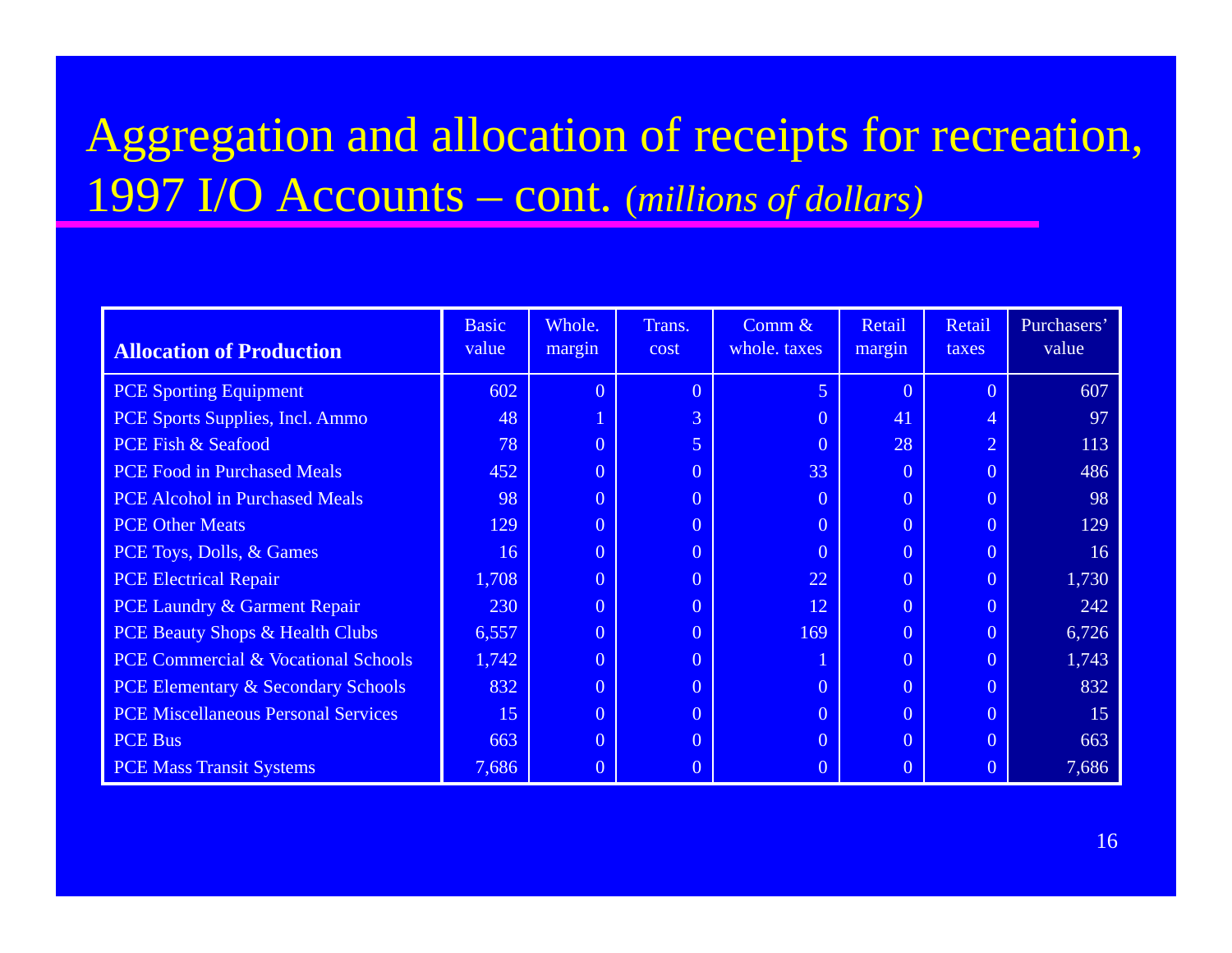### Aggregation and allocation of receipts for recreation, I/O A Accounts – cont. (*millions of dollars)*

| <b>Allocation of Production</b>              | <b>Basic</b><br>value | Whole.<br>margin | Trans.<br>cost | Comm $\&$<br>whole, taxes | Retail<br>margin | Retail<br>taxes | Purchasers'<br>value |
|----------------------------------------------|-----------------------|------------------|----------------|---------------------------|------------------|-----------------|----------------------|
| <b>PCE Other Purchased Intercity</b>         |                       |                  |                |                           |                  |                 |                      |
| Transportation                               | 6,242                 | $\overline{0}$   | $\overline{0}$ | 37                        | $\overline{0}$   | $\overline{0}$  | 6,278                |
| <b>PCE Other Motor Vehicle Services</b>      | 98                    | $\overline{0}$   | $\overline{0}$ | $\overline{2}$            | $\overline{0}$   | $\overline{0}$  | 100                  |
| <b>PCE Hotels &amp; Motels</b>               | 418                   | $\overline{0}$   | $\overline{0}$ | 15                        | $\theta$         | $\theta$        | 433                  |
| <b>PCE Postage</b>                           | 16                    | $\overline{0}$   | $\overline{0}$ | $\overline{0}$            | $\overline{0}$   | $\overline{0}$  | 16                   |
| PCE Household Operations Services,           |                       |                  |                |                           |                  |                 |                      |
| Not Elsewhere Classified (NEC)               | 4,105                 | $\overline{0}$   | $\overline{0}$ | 74                        | $\overline{0}$   | $\theta$        | 4,179                |
| <b>PCE Professional Association Expenses</b> | 4,417                 | $\overline{0}$   | $\overline{0}$ | $\overline{0}$            | $\theta$         | $\overline{0}$  | 4,417                |
| <b>PCE Social Welfare</b>                    | 2,980                 | $\overline{0}$   | $\overline{0}$ | 8                         | $\overline{0}$   | $\overline{0}$  | 2,988                |
| <b>PCE</b> Recreation                        | 208,064               | 30               | 76             | 6,153                     | 677              | 68              | 215,067              |
|                                              | 354, 685              | 112              | 294            | 7,565                     | 752              | 74              | 363,482              |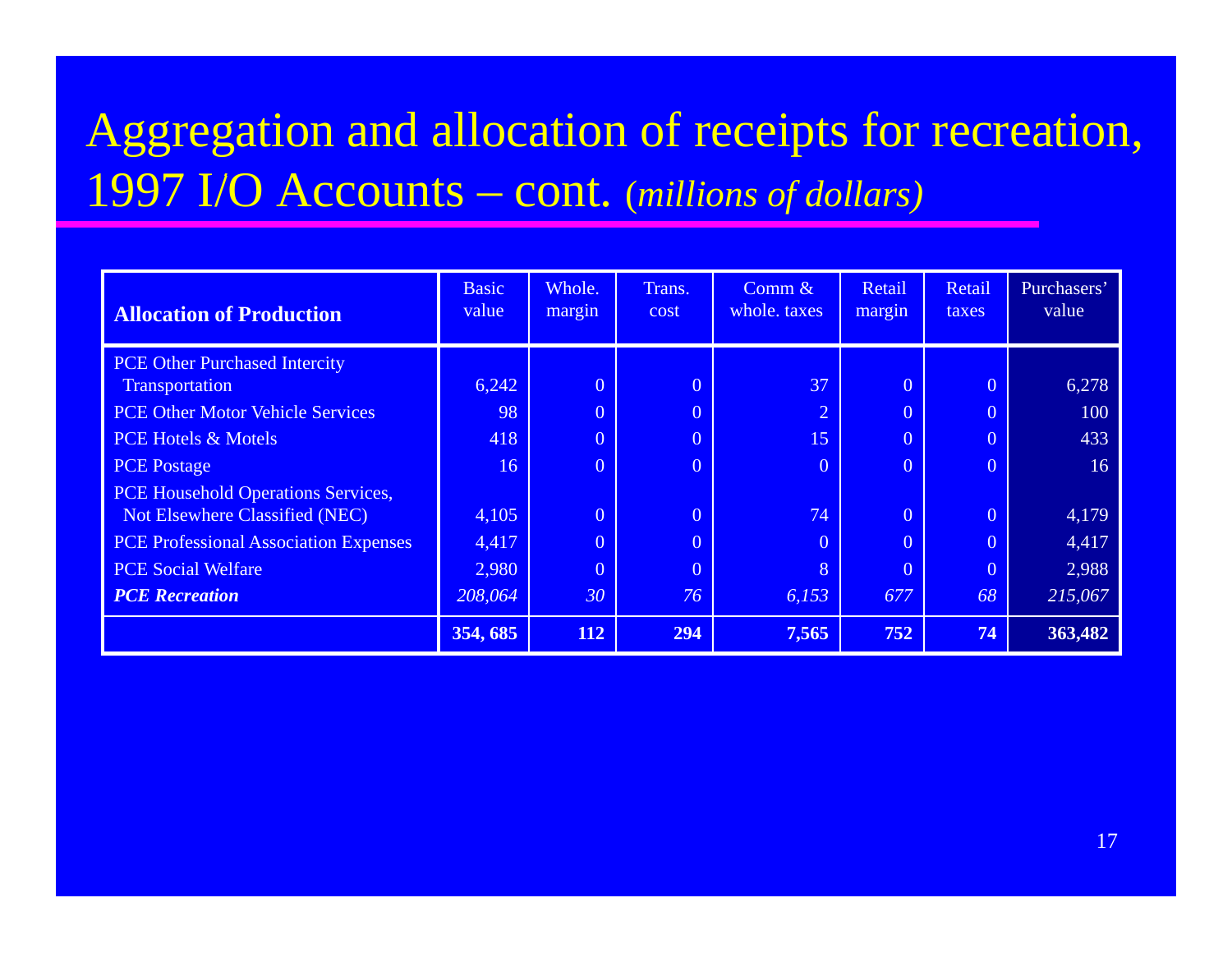## **Evaluation of CE and PCE Estimates**

Standard errors and confidence intervals

Expert judgment

Classification of items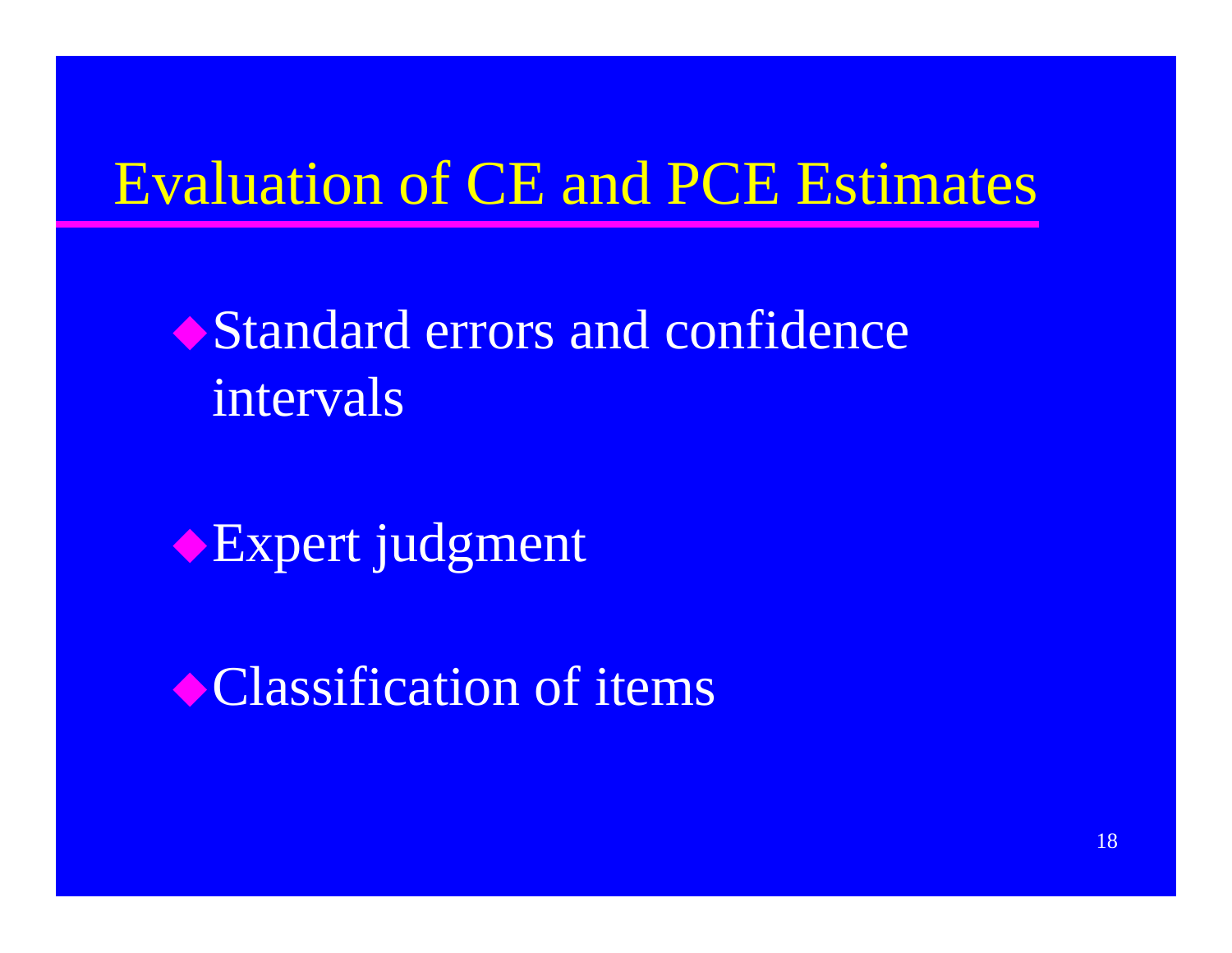### Standard error and 95% confidence interval for total recreation expenditures, 1997 CE

|                          | <b>Value</b>                   |
|--------------------------|--------------------------------|
| <b>Item</b>              | ( <i>millions of dollars</i> ) |
| <b>Total recreation</b>  | \$107,583                      |
| <b>Standard error</b>    | \$2,430                        |
| 95% confidence intervals |                                |
| <b>Upper limit</b>       | \$112,346                      |
| <b>Lower limit</b>       | \$102,820                      |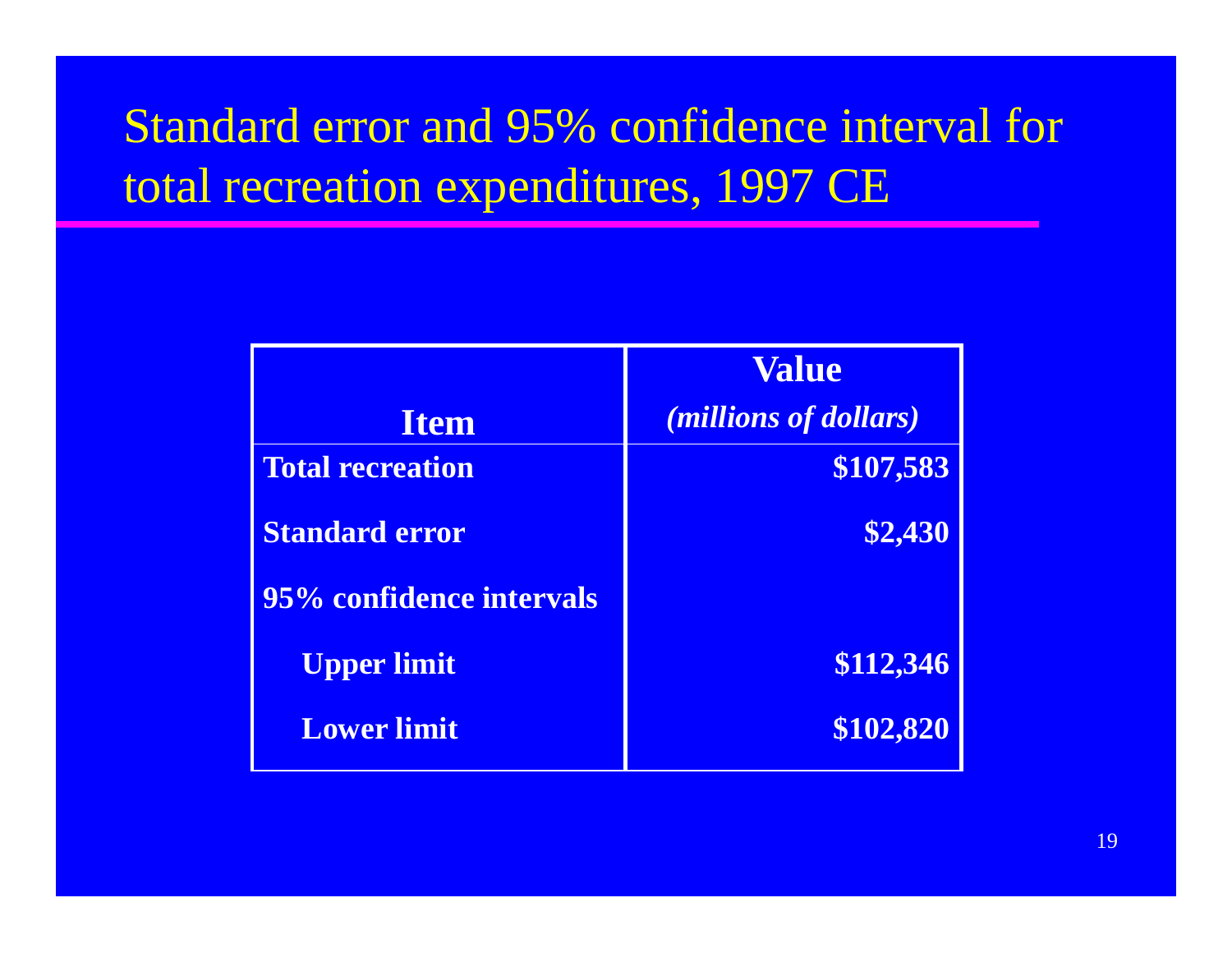## Quality identifier in PCE

- ◆ Since PCE is compiled from numerous sources, calculating standard errors and confidence intervals is not feasible.
- $\blacklozenge$  The basic value for each transaction contributing to PCE is assigned a quality ID of 1, 2, or 3, in decreasing order of quality or level of confidence.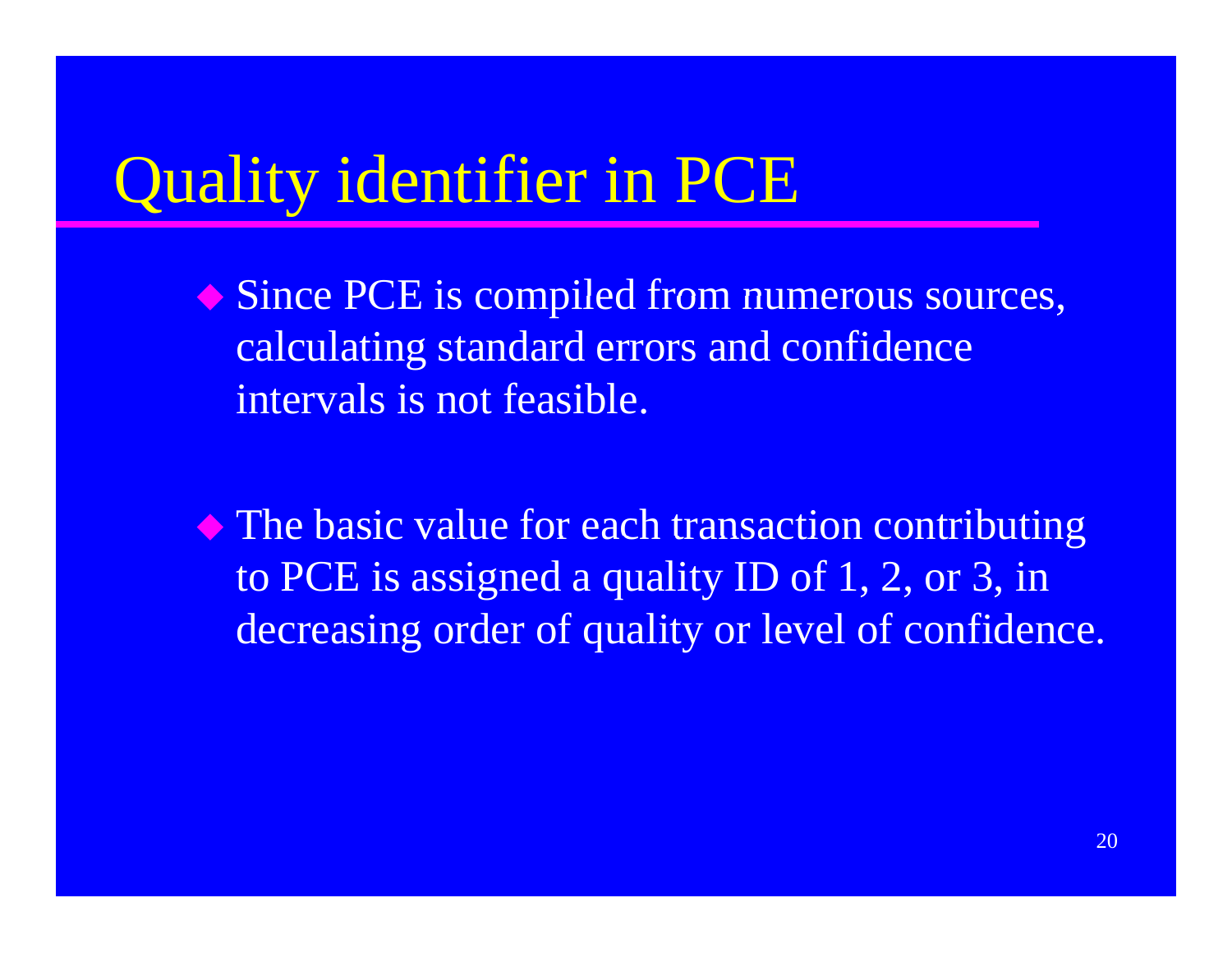#### Quality identifier in PCE  $-$  cont.

- ◆ Quality ID of 1 – basic value based on survey, census, or other reliable published source
- ◆ Quality ID of 2 basic value based on source data, but further estimates made by BEA
- ◆ Quality ID of 3 basic value not based on survey data or other reliable source
- ◆ 83 percent of basic value for recreation derived from Quality ID 2 transactions
- $\leftrightarrow$  Remaining 17 percent derived from Quality ID 3 transactions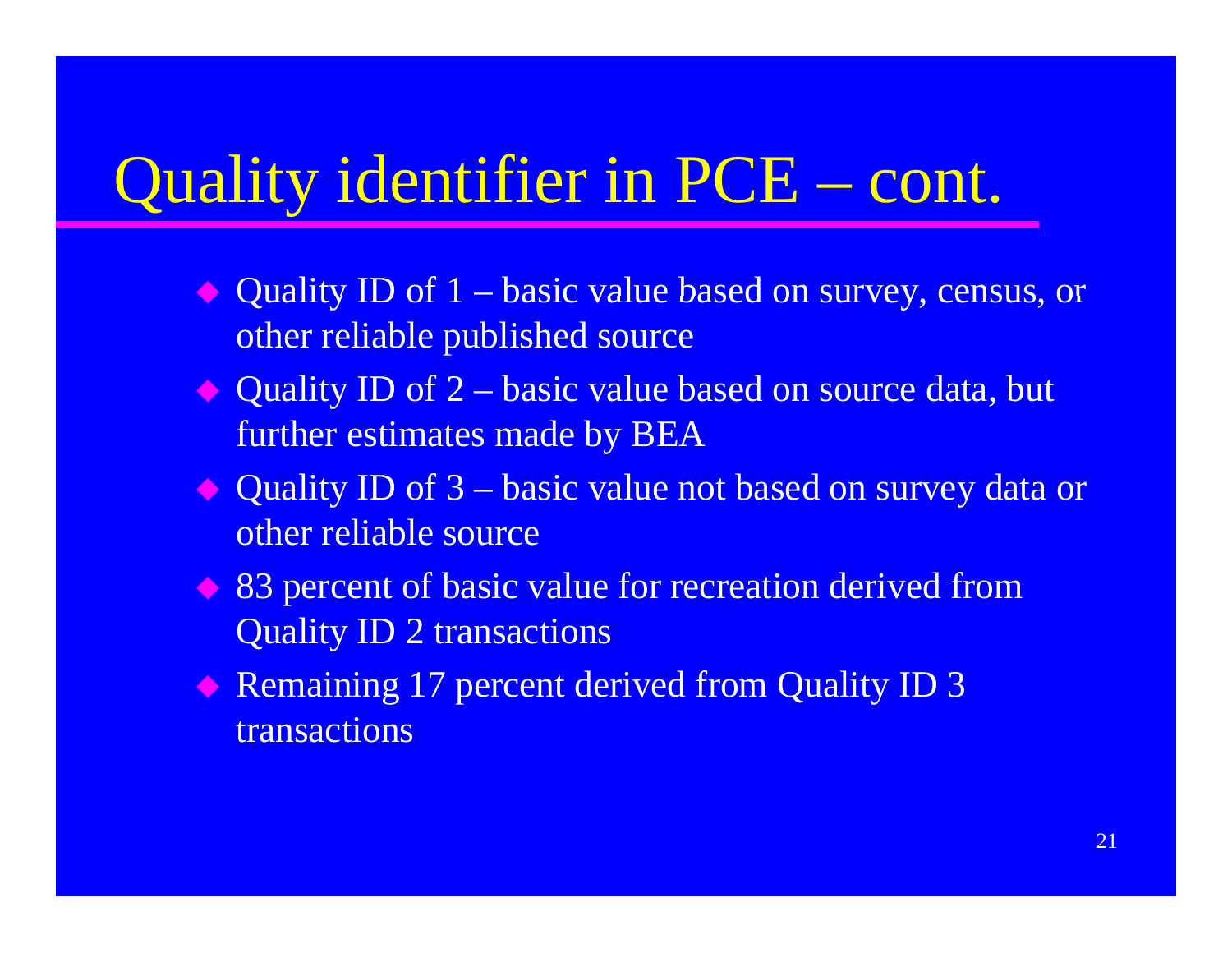# Expert Judgment in CE

Obata adjustment in CE - Allocation procedures - Imputation procedures

Casa analyst judgment" in PCE - Tradition & experience - 'S's, 'R's & 'IED998's - Explicit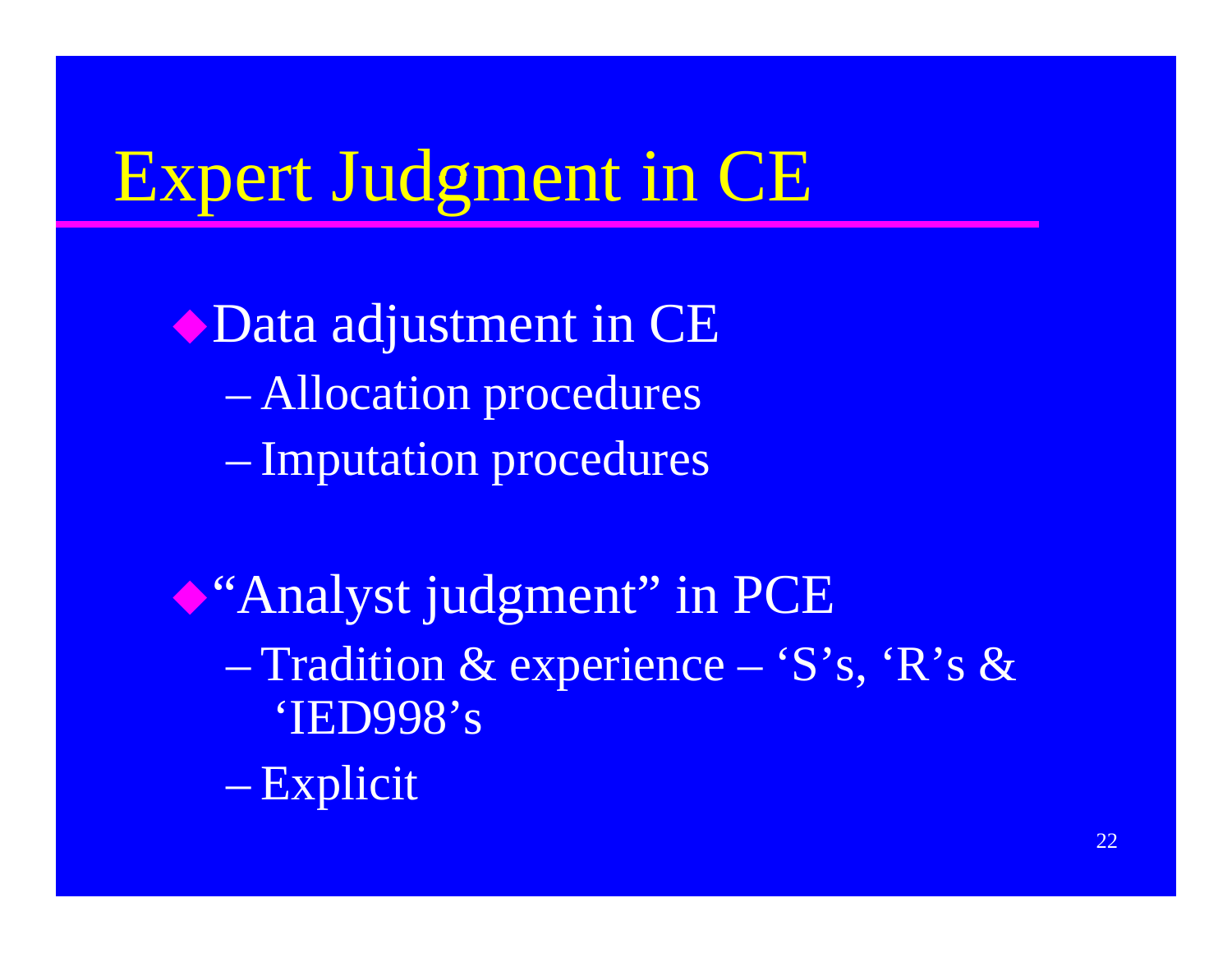## Impact of data adjustment procedures on recreation estimates, 1997 CE (millions of dollars)

| Item                            | <b>Total</b> | Allocated      | $\frac{0}{0}$<br>Allocated | Imputed        | $\%$<br>Imputed | Other <sup>*</sup> | $\frac{0}{0}$<br>Other <sup>*</sup> |
|---------------------------------|--------------|----------------|----------------------------|----------------|-----------------|--------------------|-------------------------------------|
| Total recreation                | \$107,583    | \$3,447        | 3.2%                       | \$2,663        | 2.5%            | \$2,945            | 2.7%                                |
| Movies, theater, etc.           | 13,582       | 259            | 1.9%                       | 608            | 4.4%            | 711                | 5.2%                                |
| <b>Spectator sports</b>         | 5,013        | 86             | 1.7%                       | 299            | 6.0%            | 237                | 4.7%                                |
| Radio & TV repair               | 775          | 67             | 8.6%                       | 15             | 1.9%            | $\mathbf 1$        | 0.1%                                |
| Clubs & frat. orgs.             | 7,931        | $\overline{0}$ | 0.0%                       | 323            | 4.1%            | $\leq$ 1           | $< 0.1\%$                           |
| Comm. participant<br>amusements | 10,896       | 1,285          | 11.8%                      | 582            | 5.3%            | 1,355              | 12.4%                               |
| Parimut. & lotteries            | 5,616        | 347            | 6.2%                       | $\overline{0}$ | $0.0\%$         | $\overline{0}$     | 0.0%                                |
| Pets & vets                     | 11,688       | 109            | 0.9%                       | 32             | 0.3%            | 9                  | 0.1%                                |

\* Other includes manual adjustment, combined imputation and allocation, and special Section 18 processing (Trips and Vacations).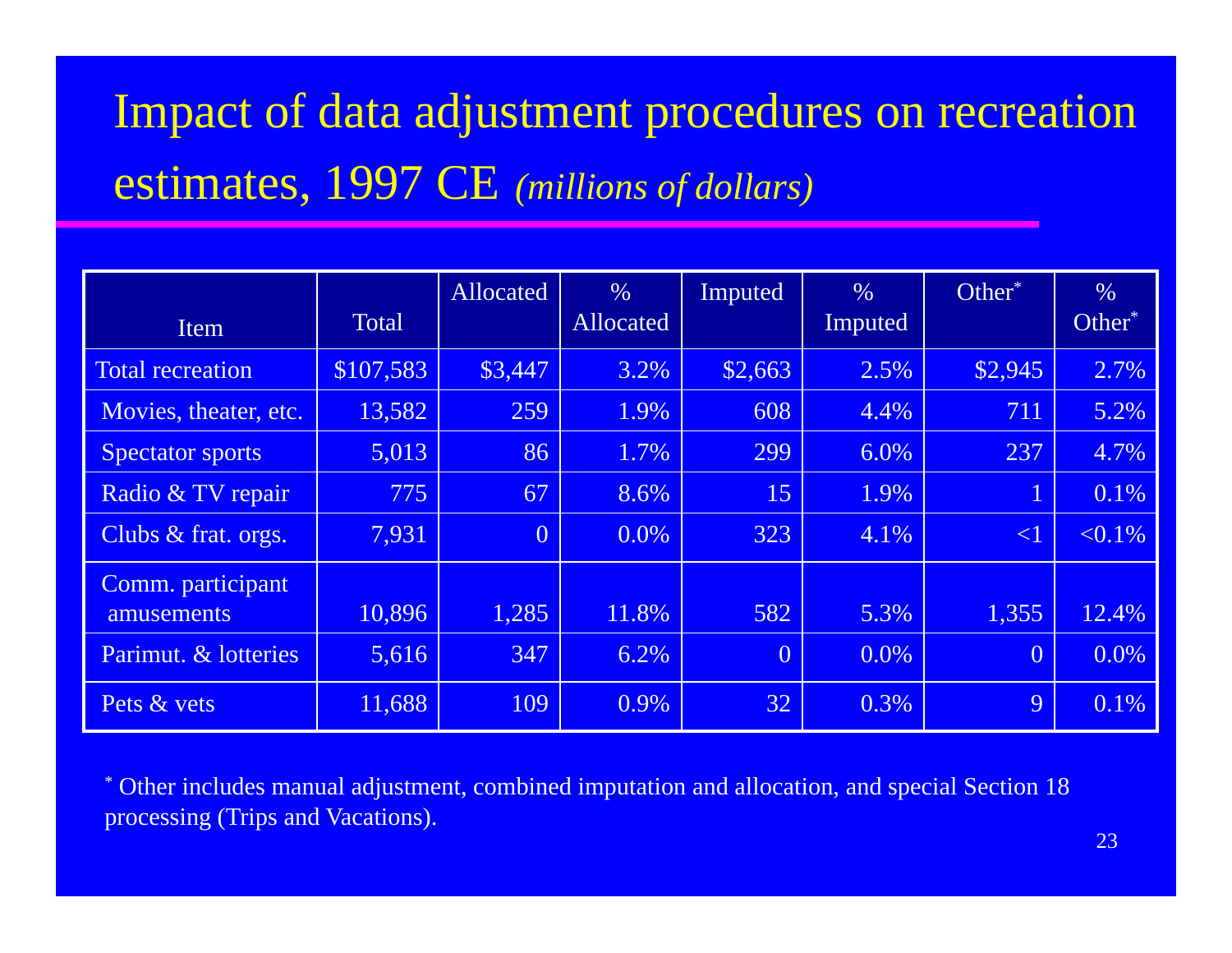## Impact of data adjustment procedures on recreation estimates, 1997 CE - cont. (millions of dollars)

| Item                                  | <b>Total</b> | Allocated      | $\%$<br>Allocated | Imputed        | $\frac{0}{0}$<br>Imputed | $Other^*$      | $\frac{0}{0}$<br>Other <sup>*</sup> |
|---------------------------------------|--------------|----------------|-------------------|----------------|--------------------------|----------------|-------------------------------------|
| <b>Cable TV</b>                       | \$27,697     | 189            | 0.7%              | \$223          | 0.8%                     | \$13           | $< 0.1\%$                           |
| Film developing $\&$<br>photo studios | 5,570        | 403            | 7.2%              | 228            | 4.1%                     | $\leq$ 1       | $< 0.1\%$                           |
| Sport. & rec. camps                   | 2,254        | 404            | 17.9%             | $\overline{0}$ | $0.0\%$                  | $\overline{0}$ | 0.0%                                |
| Video cassette rental                 | 4,255        | $\overline{0}$ | $0.0\%$           | 186            | 4.4%                     | $\overline{1}$ | $< 0.1\%$                           |
| Internet service<br>providers         | 2,181        | $\overline{0}$ | $0.0\%$           | 17             | 0.8%                     | $\overline{0}$ | 0.0%                                |
| Commercial amuse-<br>ments, NEC       | 10,125       | 298            | 2.9%              | 150            | 1.5%                     | 617            | 6.1%                                |

\* Other includes manual adjustment, combined imputation and allocation, and special Section 18 processing (Trips and Vacations).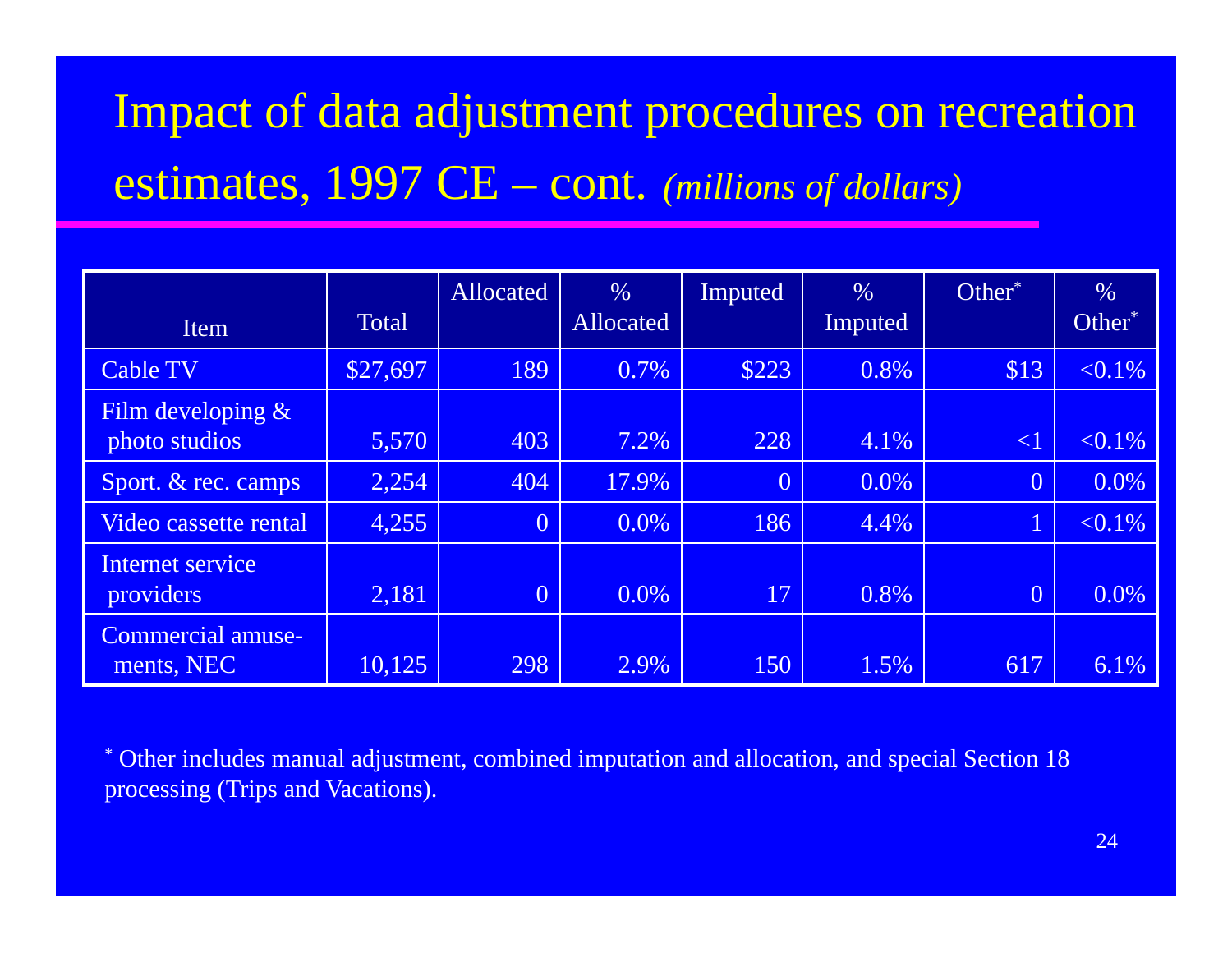## **Expert Judgment in PCE**

**Tradition & experience** - 'S' - Domestic supply - 'IED998' - Converted 1992 commodity flow records  $-$  'R' - Residual Explicit - "Based on analyst judgment"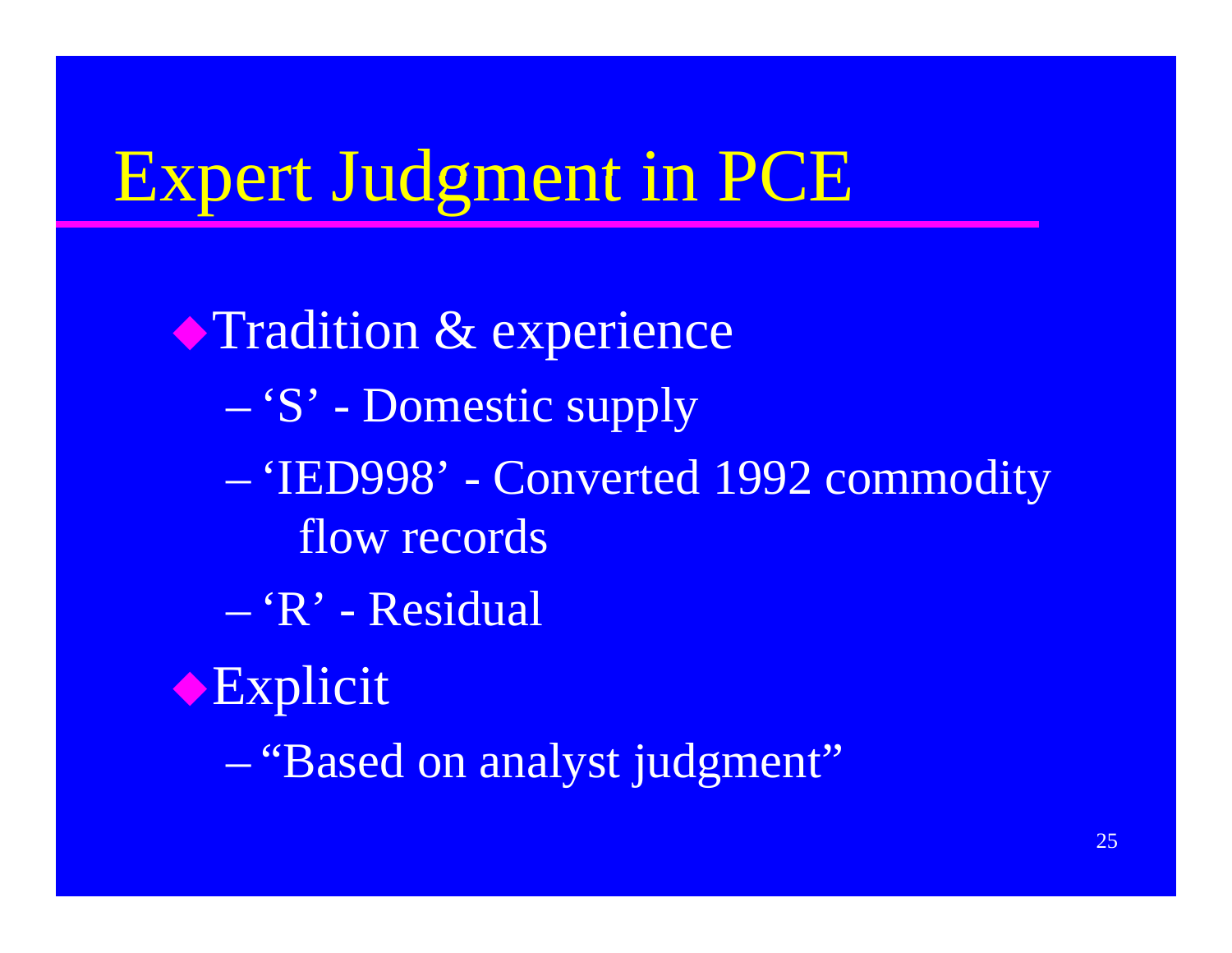### Classification of Items

CE - UCC for parimutuel receipts include miscellaneous fees, such as pet, fishing, & hunting licenses that can't be separated

◆ CE - UCC for sporting and recreational camp fees includes sports camps, such as football and baseball.

 PCE assigns sports instruction camps to commercial amusements, NEC.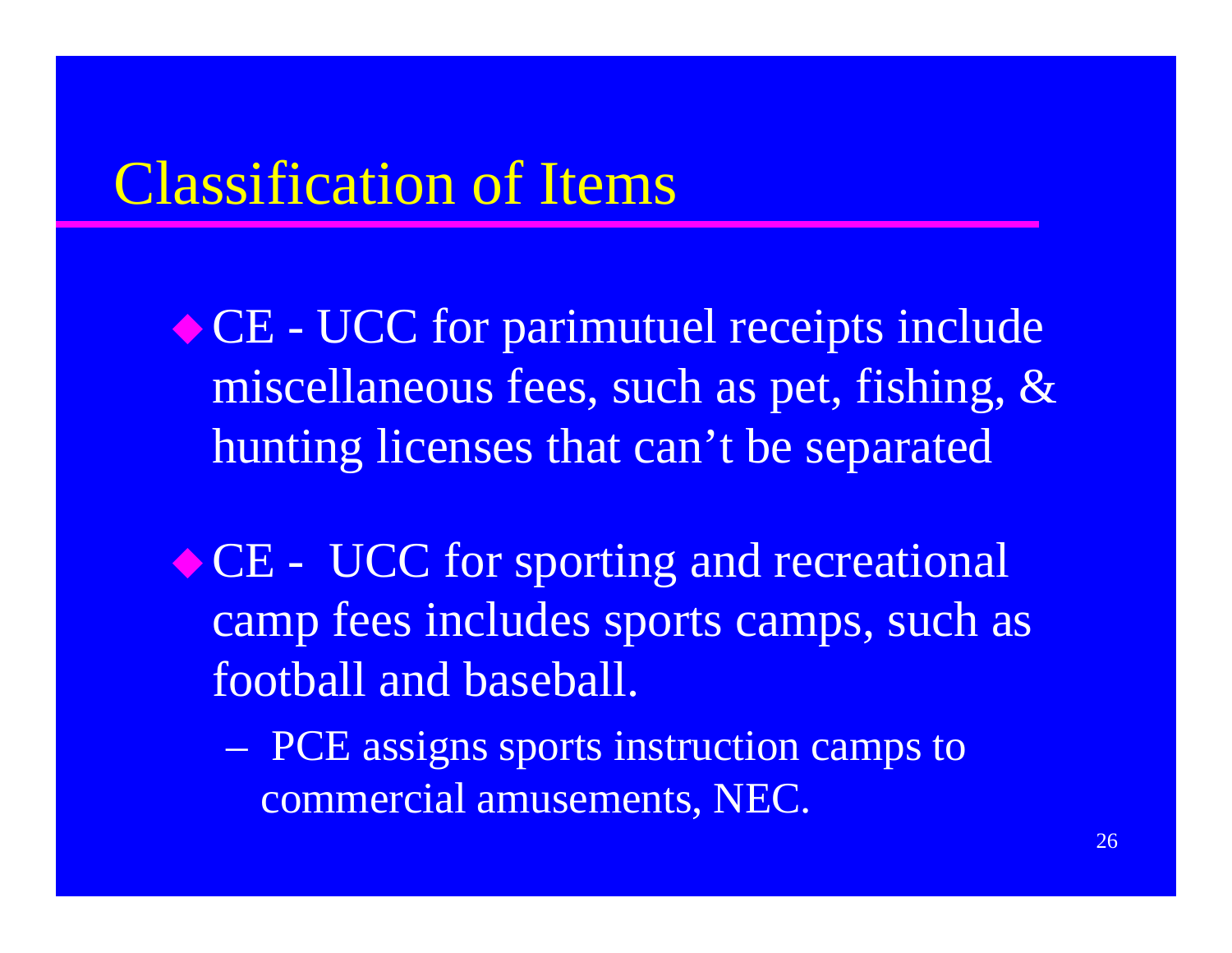# Methodology & Questionnaire Design: Spectator Sports Example

#### **Items in PCE**

- Pro & semi-pro baseball admission receipts
- Pro & semi-pro football admission receipts
- Other pro & semi-pro sports clubs admissions
- Other receipts from sports teams & clubs
- Admission receipts for horse racetracks
- Admission receipts for dog racetracks
- Admission receipts for auto racetracks
- Racing (excl. track oper., radio, TV, & ads) Exhibition bowling
- Travel arrangement & reservation services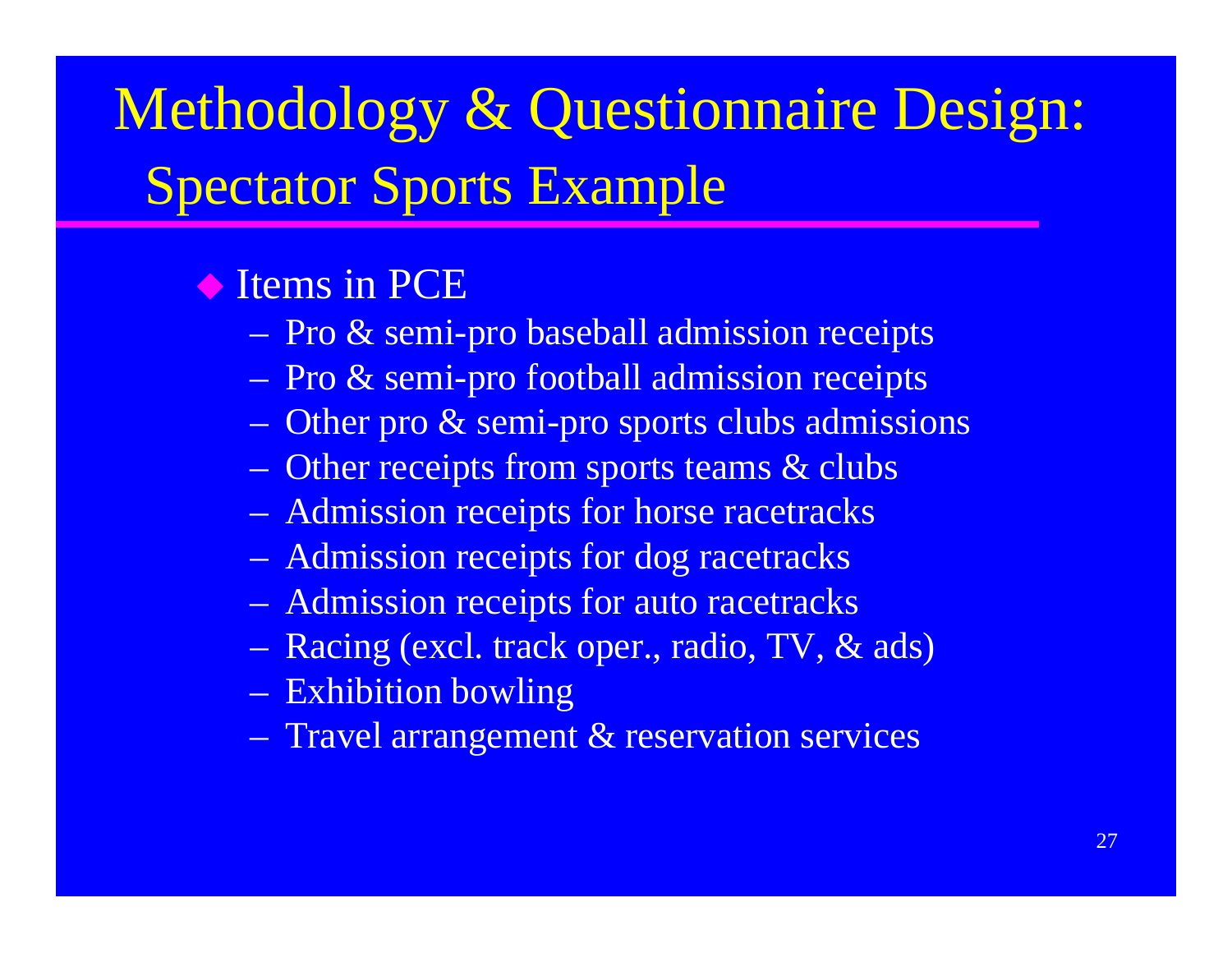## Spectator Sports Example – cont.

#### ◆ Items in PCE – cont.

- Promoters of performing arts, sports, and similar events
- College sports
- Sales & services of higher educational est. incidental to education activities
- Government sales of elementary & secondary education services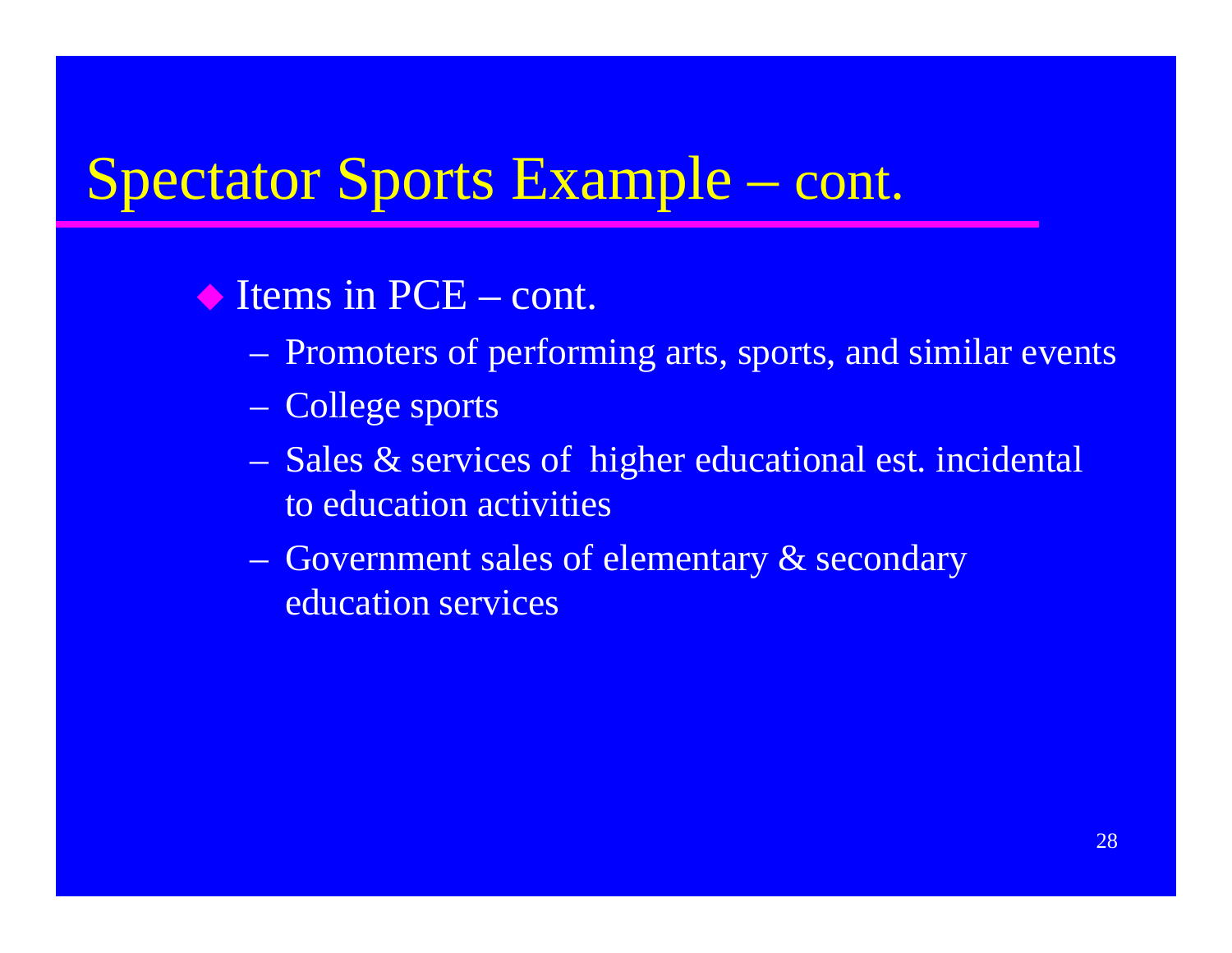## Spectator Sports Example – cont.

#### $\bullet$  UCC's in CE

- $\sim$ 620221 – Admission to sporting events
- $\mathcal{L}_{\mathcal{A}}$ 620222 – Admission to sporting events, out-of-town trips

#### $\Diamond$ Questions for UCC 620221

- "Since the 1st of *(month, 3 months ago)*, have you (or any members of your CU) purchased any of the following for your own use?"
	- Season tickets to sporting events
- $\sim$  "Have you (or any members of your CU) paid any single admissions to spectator sporting events such as football, baseball, hockey, or soccer?"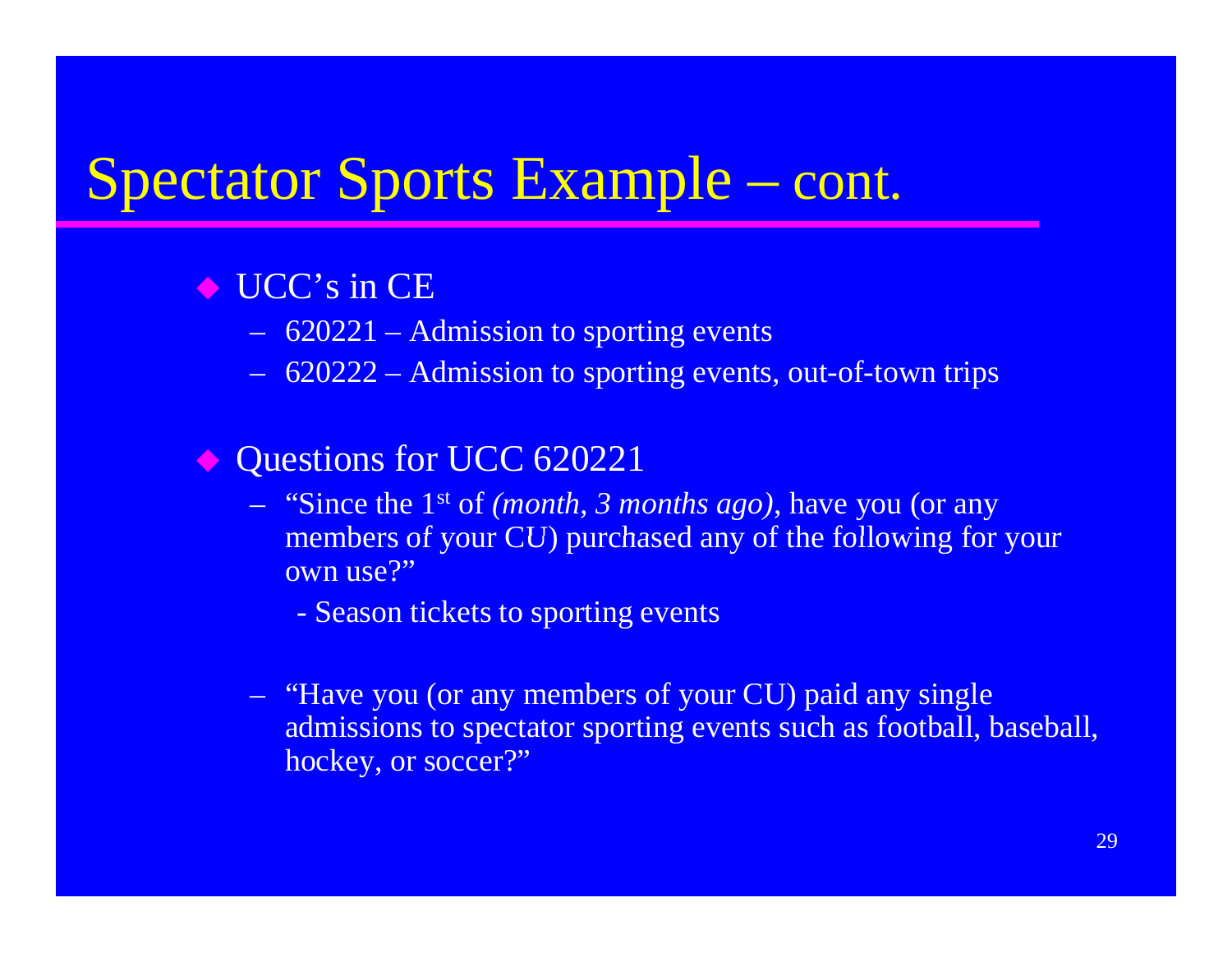## Spectator Sports Example – cont.

- $\Diamond$  Questions for UCC 620222
	- For trips paid for at least in part by the CU and not a package deal: "Did you (or any members of your CU) spend anything on this trip for entertainment or admissions (not counting what the package deal covered? *Hand respondent information booklet, page 40.*
	- The info booklet gives the following cues:

| $\rightarrow$ Movies  | <b>Theaters</b> | <b>Concerts</b>      |
|-----------------------|-----------------|----------------------|
| $\rightarrow$ Museums | <b>Tours</b>    | <b>Sports events</b> |

- » Other entertainment event
- 25 percent of the amount is allocated to UCC 620222 for longer trips, 11 percent if the trip is reported as a local overnight stay.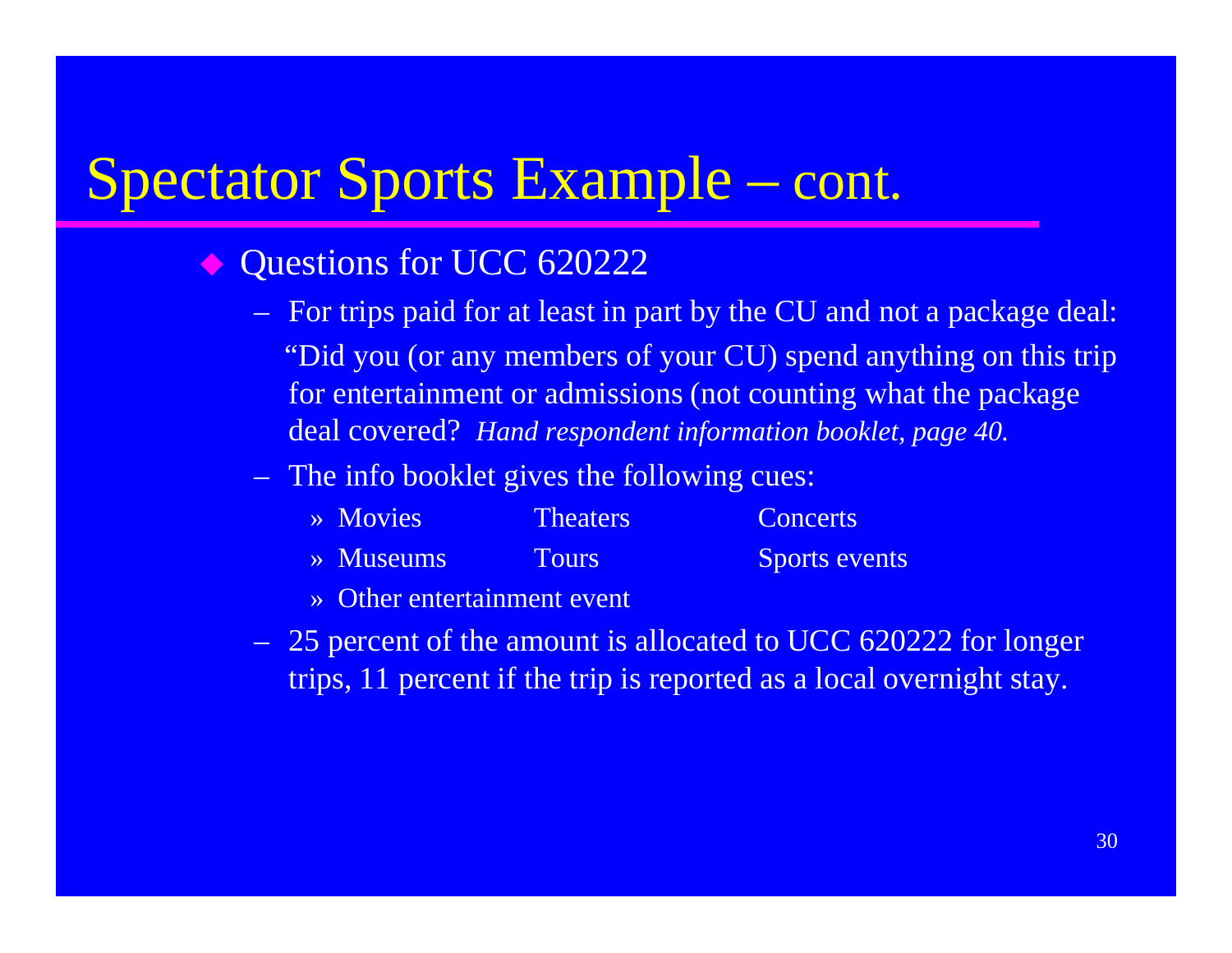#### Spectator Sports Example r Sports Example – cont.

- For reimbursed trips, trips for non-CU members and package deals: "Did [the trip] expenses include anything for - ? Food and beverages **Lodging** Trans portation Anything else
- A portion of "Anything else" is allocated to entertainment and admissions depending on what other items were included on the trip.
- $-$  25 percent of the entertainment and admissions portion is then allocated to UCC 620222.

 $\Diamond$  Thus, the CE instrument and methodology do not elicit the same detail on spectator sports expenses as the PCE source data provides. The questions are also asked towards the end of the interview at which point fatigue may be a factor.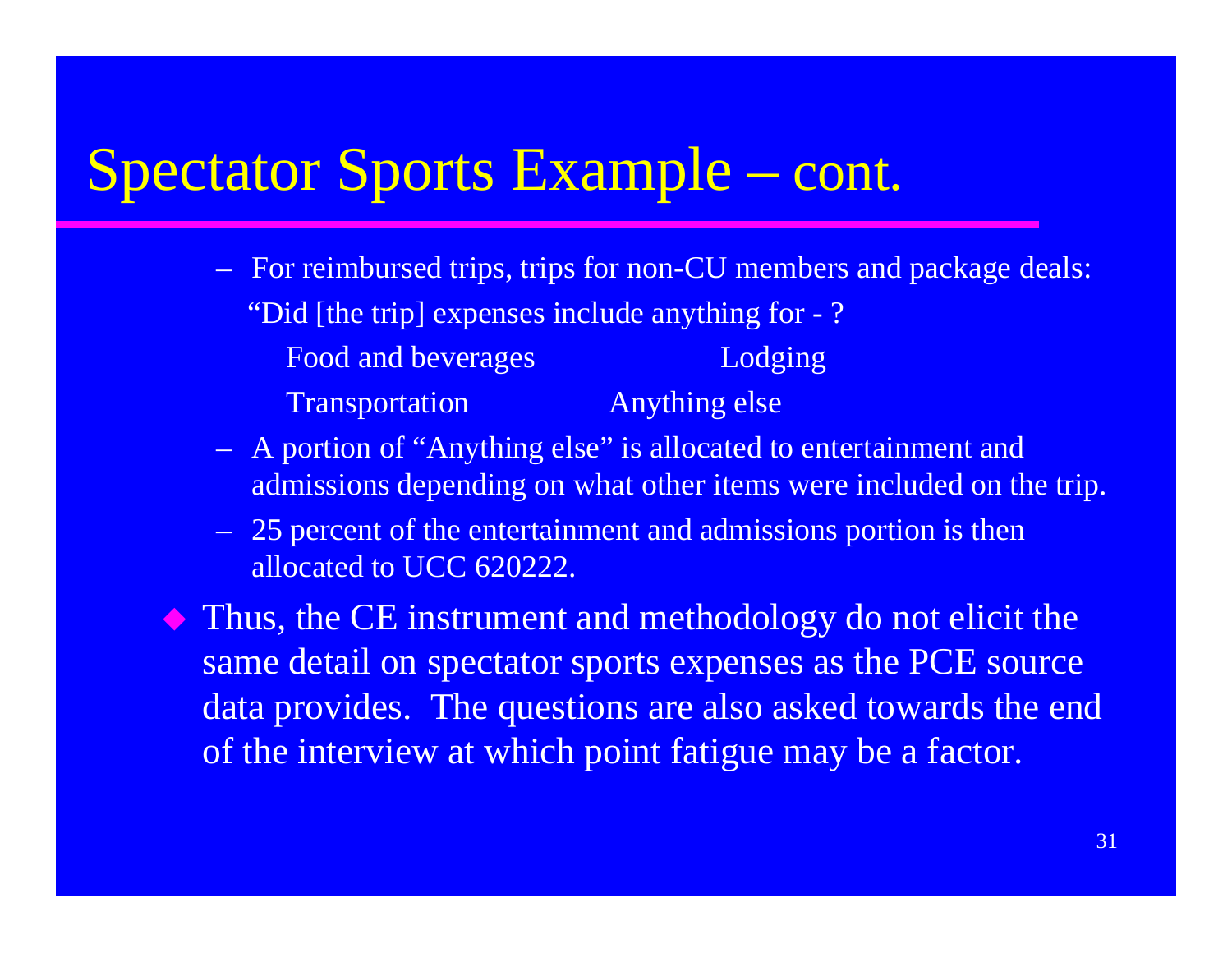## Instrument Changes

#### ◆ Section 17A – Subscriptions and Memberships

- Question in CAPI instrument asks for membership costs or other expenses for item codes 9-12. Item code 9 is split into two new item codes
	- » Original code 9: Country clubs, health clubs, swimming pools, tennis clubs, social or other recreational organizations
	- » New code 6: Golf courses, country clubs, and other social organizations
	- » New code 7: Health clubs, fitness centers, swimming pools, weight loss centers, or other sports and recreational organizations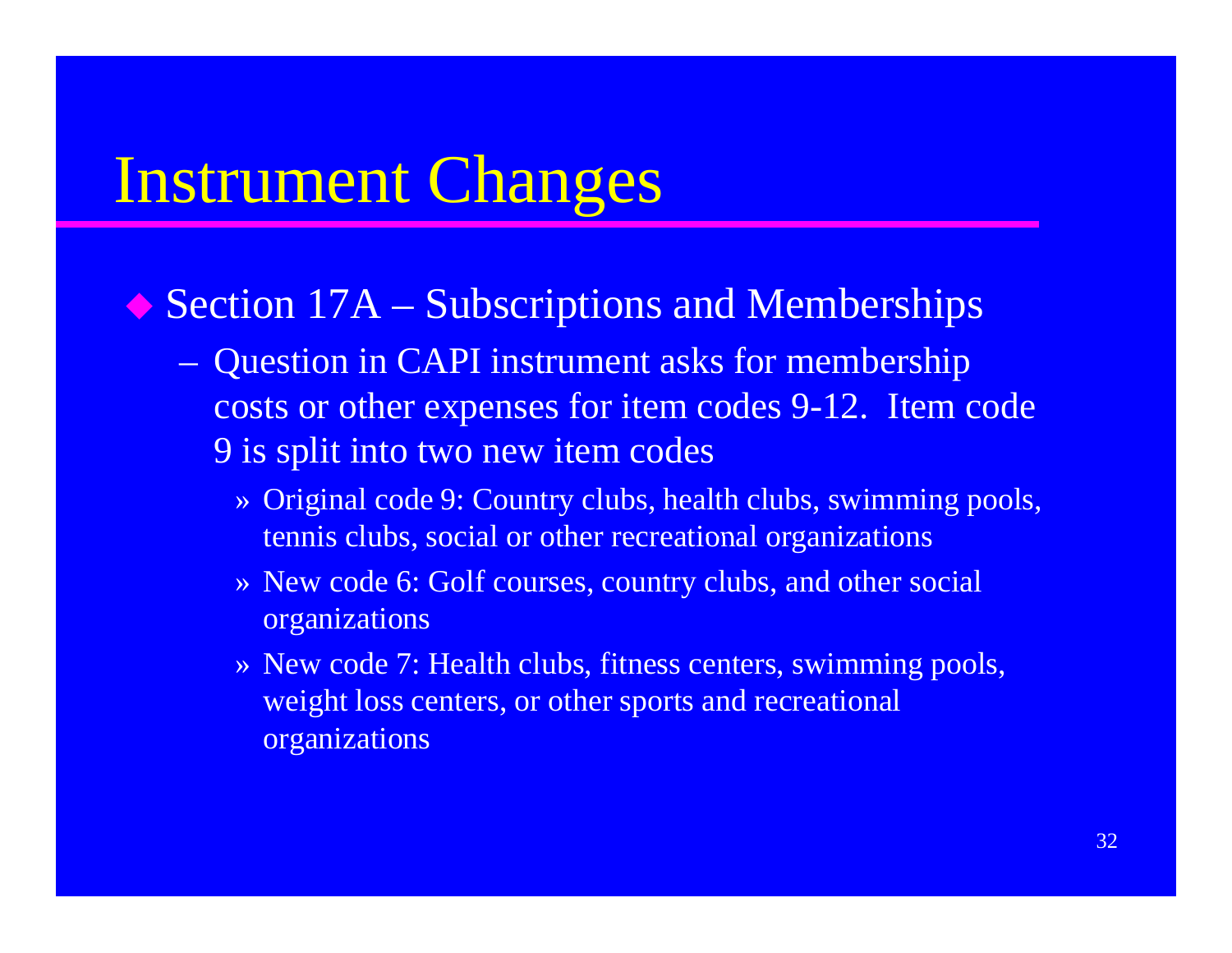#### Instrument Changes  $-$  cont.

#### ◆ Section 17B – – Books and Entertainment Expenses

- More cues added to questions in CAPI instrument
	- » Original: "Have you . . . paid any fees for participating in sports such as tennis, golf, bowling, or swimming?"
	- » New: "Have you . . .pain any fees for participating in sports such as golf, bowling, biking, hockey, football, or swimming? "
	- » Original: "Have you . . . paid any single admissions to spectator sports such as football, baseball, hockey, or soccer?"
	- » New: "Have you . . . paid any single admissions to spectator sports such as football, baseball, hockey, racing, or track events?"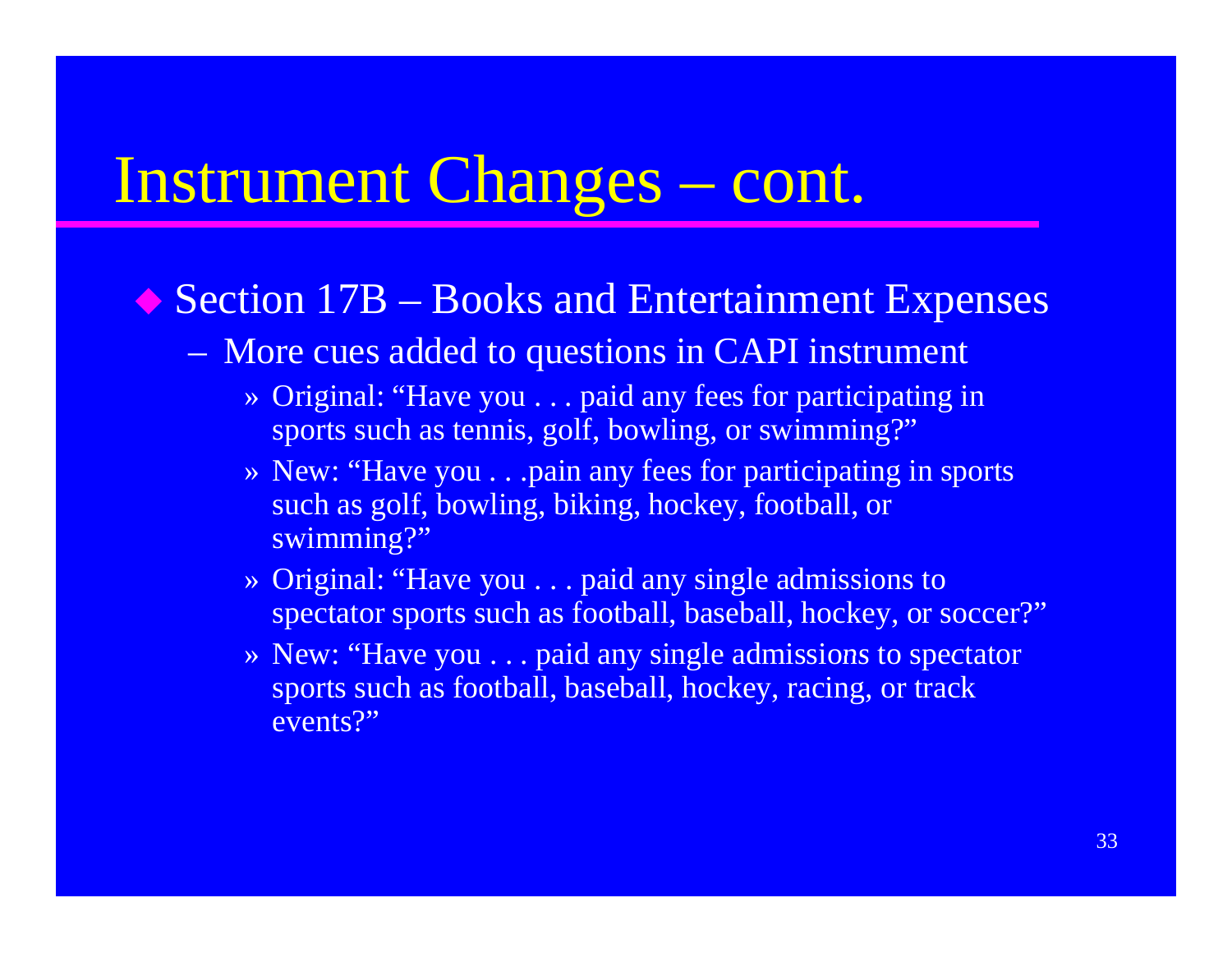#### Instrument Changes  $-$  cont.

- ◆ Section 17B – Books and Entertainment Expenses
	- Question added to CAPI instrument with rewording of original question
		- » Original question: "Have you . . . paid any single admissions to entertainment activities such as movies, plays, operas, or concerts?"
		- » Reworded original question: "Have you . . . paid any single admissions to performances such as movies, plays, operas, or concerts?"
		- » Added question: "Have you . . . paid any single admissions to other entertainment activities such as museums, amusement parks, zoos, or state parks?"